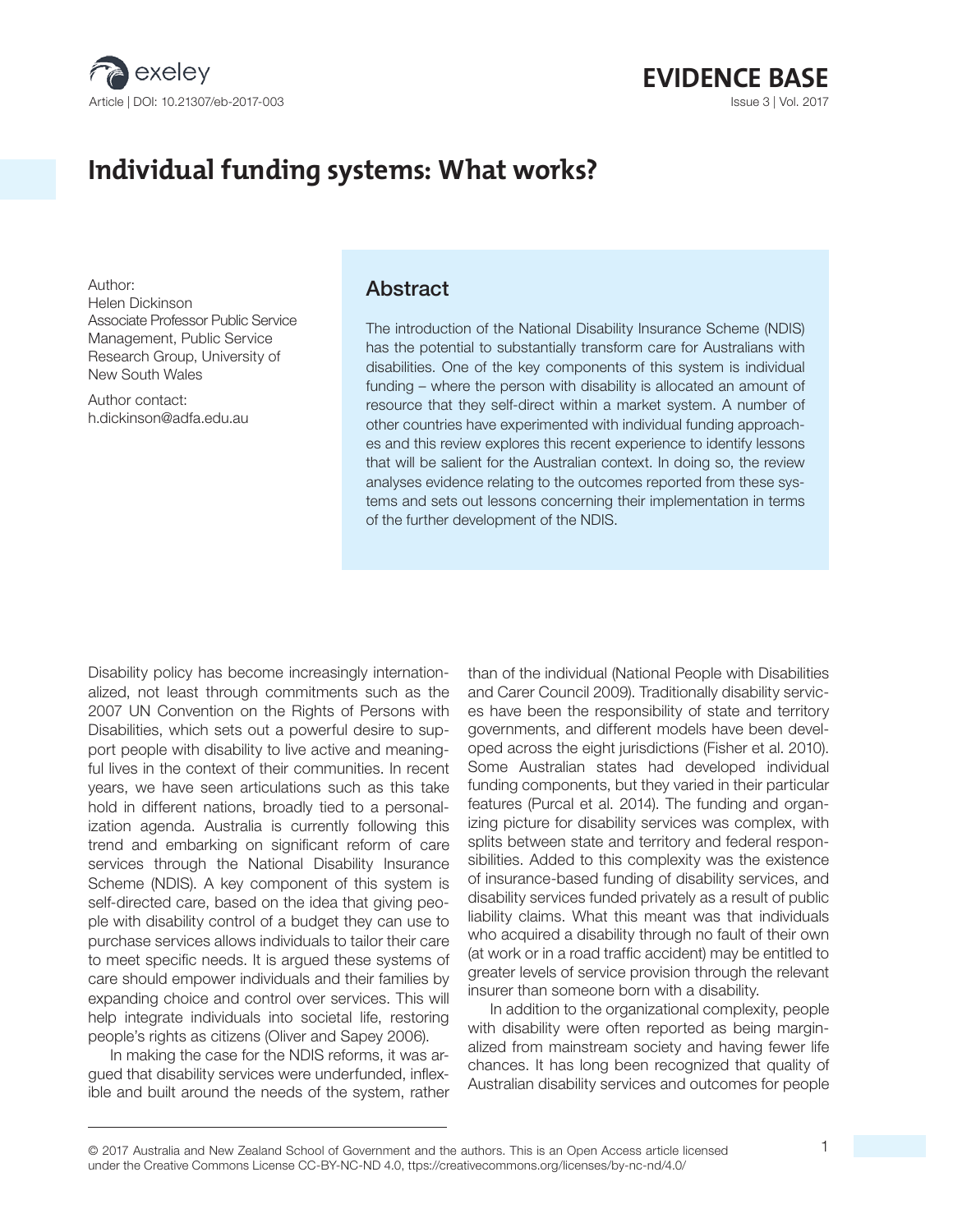with disability are poor, particularly when compared to other developed nations. A study from the OECD found Australians ranked lowest in terms of quality of life for people with disability (OECD 2009). Australians with disabilities have low levels of income and labor force participation (Milner et al. 2014), experience social exclusion (Mithen et al. 2015), and significant levels of violence (Kmjacki et al. 2016). Moreover, Iongitudinal evidence suggests that inequalities persist, and in fact these trends have become worse over time (Kavanagh et al. 2013).

The Productivity Commission (2011, 2) was charged with investigating the organization and funding of disability services and found it 'underfunded, unfair, fragmented, and inefficient, and gives people with a disability little choice and no certainty of access to appropriate supports'. The report set out a new approach to funding care services through the NDIS. As well as greater investment in early intervention and community-based support for people with low support needs, individualized packages of funding would be available for people with higher support needs. The economic rationale behind this system is that spending resources in more appropriate ways – tied to early intervention and investment approaches – should ultimately save the public purse money, as individuals with disability are better able to engage with the labor market and mainstream society. Unlike some other countries, the NDIS focuses solely on those who enter the scheme before 65 years of age. The federal government committed to providing \$22 billion to this scheme, funded in part through an increase in the Medicare levy. While Australian disability services have been predominantly block-funded, the NDIS will bring them closer to much of Western Europe and North America, where variants of individualized funding are available (Purcal et al. 2014, 89).

The NDIS began national rollout in July 2016 and recently recruited its 100,000th participant (Probono 2017). Yet the scheme is still developing as it is rolled out across the country, and there remain questions over how this will work in practice. A much-used metaphor for the NDIS has been a 'plane being built during flight' (Whalan et al. 2014, 4). Rolling out initiatives ahead of an evidence base is not confined to Australia, with Needham (2010, 136) noting that 'personalization is an agenda in which policy roll-out is racing ahead of the evidence base – spreading into new services before earlier pilots are concluded'. Given significant domestic and international experience of these schemes, this review explores the evidence base to glean insight into the degree to which they improve outcomes for individuals and provide lessons about the effective implementation of these schemes.

The review is structured as follows. Having set out a brief account of the policy context, the next section provides an overview of the methods adopted for the review and a summary of the nature of the evidence base. Although there is a current international trend for individualized funding systems in disability services, the evidence base is far from strong. The review then moves on to the findings, providing an overview of the different types of funding systems, their impact, and lessons regarding implementation. There is a lack of high quality evidence and much is still unknown about the efficacy of these mechanisms. There are, however, a number of important lessons about what factors seem to be important when implementing these schemes.

## Methods

This review set out to explore evidence relevant to the NDIS in terms of the processes and outcomes of individual funding schemes. The author previously conducted a rigorous review of the literature relating to individual funding in 2010 as a component of a project exploring the implications of the personalization agenda for the community sector (Dickinson and Glasby 2010). Since this time there have been a number of additions to the literature. Therefore, this review focuses principally on the evidence generated post-2009, building on the previous project.

The following bibliographic databases were searched: CINAHL (EBSCO), EMBASE, Scopus (Elsevier), Social Services Citation Index (Web of Science), Social Services Abstracts (Proquest) and Google Scholar. The key search terms used were:

- 'Personalization' AND ('disability' OR 'health' OR 'social care' OR 'social services')
- 'Individual funding'
- 'Self directed care'
- 'Market management' AND ('disability' OR 'health')

The criterion for inclusion in the review was that papers should include original evidence relating to the use of individual funding schemes and their efficacy in the context of disability services. Items that reviewed the existing evidence base without offering new empirical data were not included. Articles that discussed issues relating to the topic of individual funding in a conceptual sense or speculated on the potential impacts of this agenda, but without the presentation of new data, were not included. Items that focused solely on the implications for particular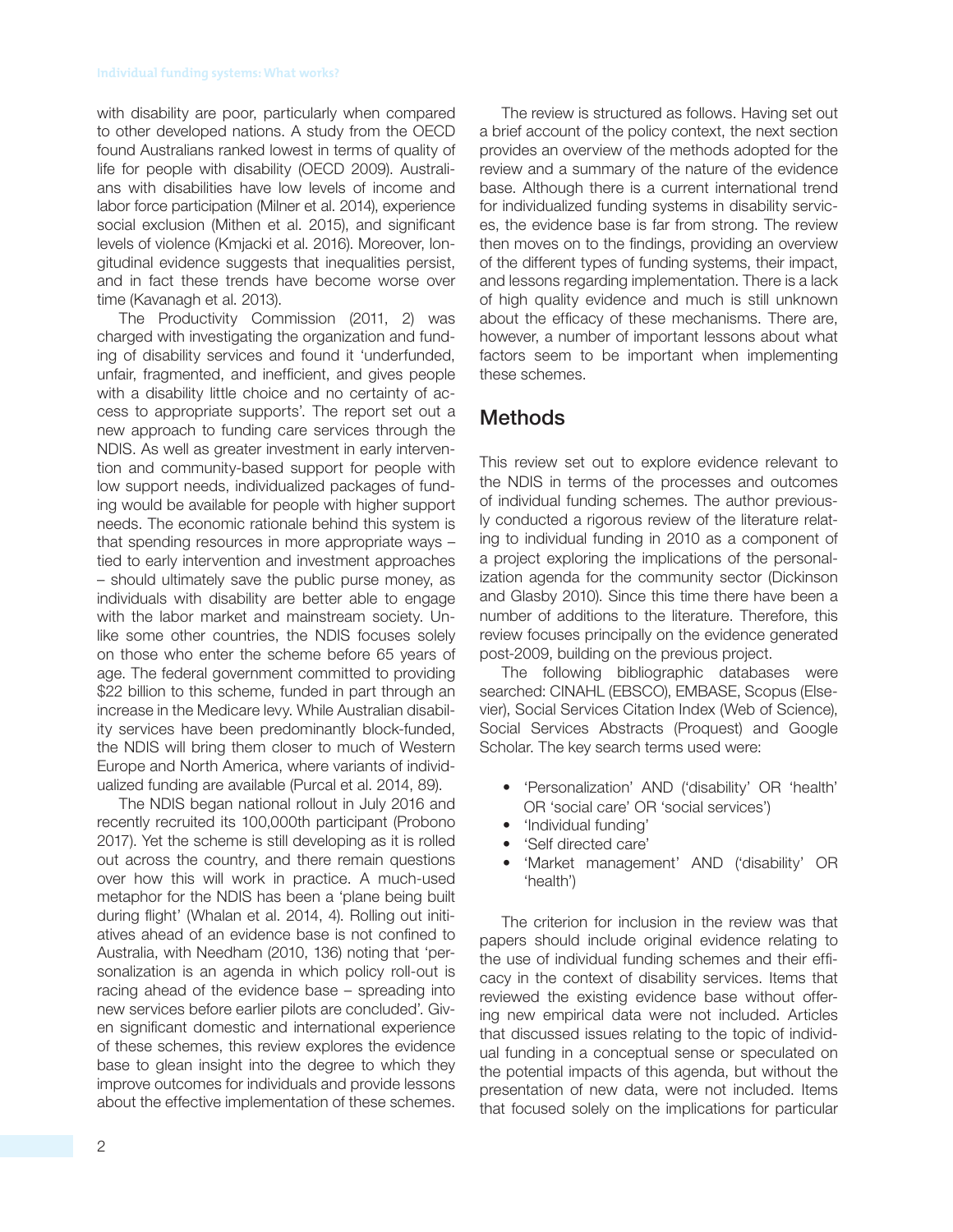professional groups without considering the efficacy or impact of individual budgets were not included. Articles that focused on aged care were not included, as older people are not eligible for entry directly to the NDIS. Inclusions were limited to English language papers. Papers were not included where they focused on a discussion of other policy areas (e.g. health) with little mention of disability-related issues.

The initial search yielded 1031 items. All papers identified were assessed using a three-step process. First, the title of each article was scanned to develop a list of articles that potentially met the review criteria, and to remove any duplicate items. This yielded 151 articles. Abstracts for these articles were then reviewed and 80 broadly met inclusion criteria. Narrower criteria were then used to ensure that items were only included if they met the inclusion criteria outlined above. In total 25 articles met the inclusion criteria. As these full articles were read, note was taken of any relevant 'grey literature', and four more items were identified as a result of this process. Appendix 1 provides an overview of all the items included in the review.

#### Nature of the evidence base

When seeking to extract lessons from different national contexts it is crucial that we take care, given that these settings are informed by the various national, historical, institutional and cultural contexts in which they operate (Williams 2009). In this case we also need to take care because the quality of the evidence base is limited. As described above, a number of papers were excluded from the review as they did not include empirical data and were largely normative discussions concerning the design and delivery of disability services. Even where papers did include empirical data, there are questions as to the methodological robustness of these explorations and the quality of those data. For example, in a systematic review of personal budgets for people with disability, Webber et al. (2014) found that studies often lacked detail about funding mechanisms, and in some cases found it difficult to distinguish between processes and outcomes. Along with a number of 'methodological shortcomings', the team found they were limited in the extent to which they could interpret findings. Manthorpe et al. (2015, 44) concur, describing studies found in their scoping review as 'often small-scale and/or characterized by small sample sizes; they may be reliant on pilot activities, with little or no long-term follow up'. This team concluded that there are some critical gaps in our knowledge, particularly in relation to implications for consumers and carers. Webber et al. (2014) further note there are greater gaps around some service areas than others (e.g. mental health).

A note concerning the quality of this evidence is important because the majority of literature concerning individual funding systems has an intrinsically positive hue. Alakeson (2010, 3), for example, concludes that 'despite significant differences in programs across countries, evaluations reveal a consistently positive picture'. Yet a more recent review found 'the quality of the studies…was moderate at best… which is rather worrying given the significant investment in research and evaluation on personal budgets over the last 10 years. Many personal budget evaluations had a high risk of bias …There is a need for large high quality experimental studies in this key policy area to inform...policy and practice' (Webber et al. 2014 , 153). There are few examples of the kinds of studies that Webber and colleagues call for. A notable exception is the evaluation of English individual budget pilots (the so-called IBSEN review), which is responsible for ten of the articles included in this review (see Jones et al. 2014; Mitchell et al. 2015; Forder et al. 2012; Glendinning et al. 2008; Jones et al. 2012; Moran et al. 2011b; Moran et al. 2011a; Netten et al. 2012). The reality is that careful and detailed explorations of the impact of individual funding systems are few.

It may not be entirely surprising that we lack quality data concerning reforms around disability services. Studies find that disability research often lacks visibility, is poorly coordinated, and lacks methodological rigor. A study from the Institute of Medicine Committee on Disability in America (2007, 288) concluded that, despite some progress, disability research is 'still substantially underfunded'. These findings have been echoed in Australia, where an audit of disability research (Llewellyn 2014, 43) found:

there were no policy studies identified that provide a thorough evaluation of current or past policy. Policy is critiqued theoretically or practically but this falls short of evaluation and does not provide an effective basis from which to reform policy. There is very little research examining the practice implications of policy innovations. This is a significant gap because the effectiveness of the policy will be measured in how effectively practitioners are able to implement it to meet the needs of their clients. Evaluation is often conducted internally to government, but this is rarely shared publicly as governments and services are reluctant to advertise policy problems. This limits policy learning and encourages the repetition of policy mistakes. There is little cost-effectiveness research in any of these studies.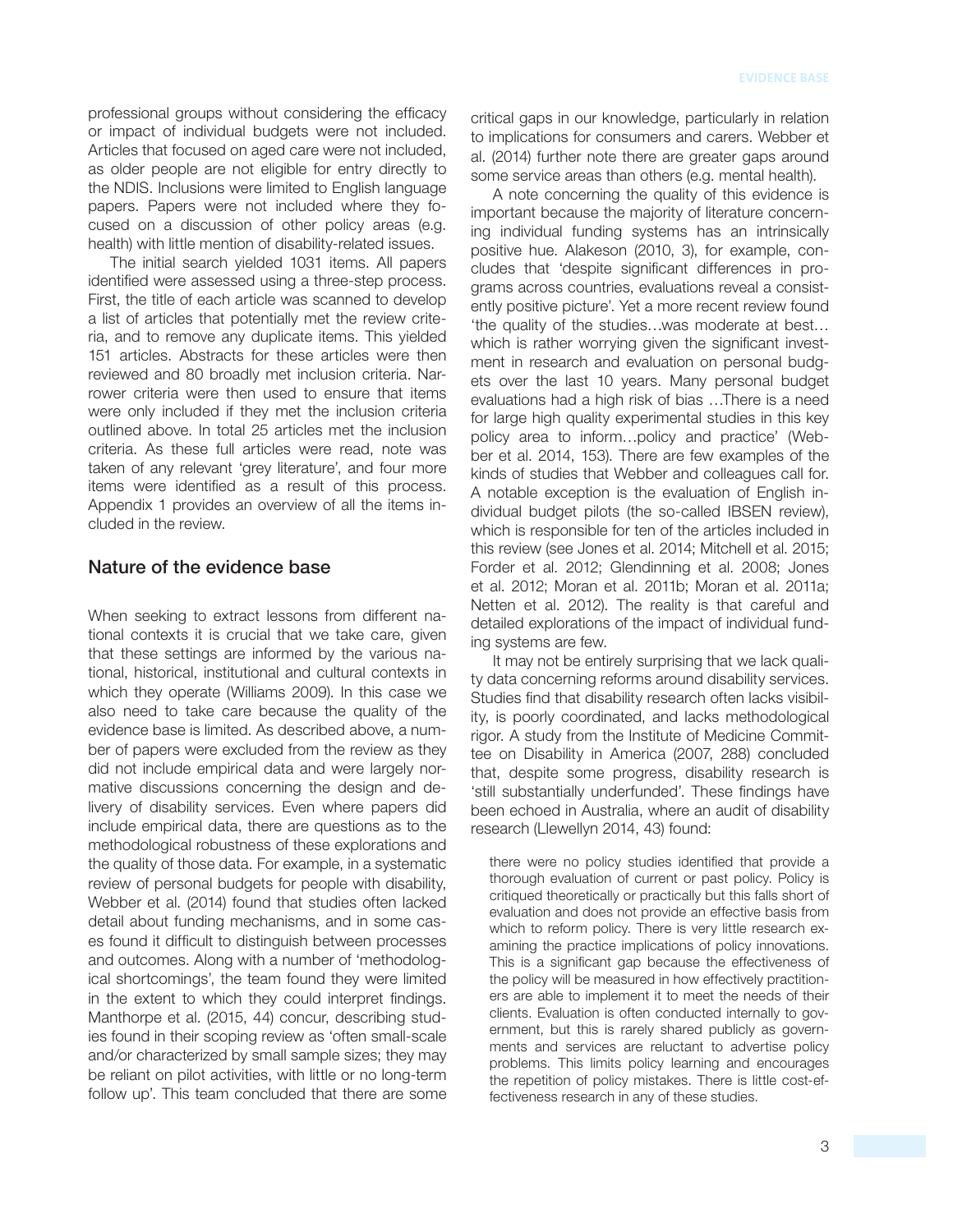The introduction noted that disability services in Australia have traditionally been described as underfunded. As we will see in the discussion below, this is not unusual in an international context, where many people with disability remain socioeconomically disadvantaged. At a time when there is insufficient funding for disability services, and concerns over levels of government spending more generally (New Zealand Productivity Commission 2015), it is perhaps difficult to make the argument that more should be spent on disability research in order to ensure a sound evidence base. However, in a context where significant funds are being invested in the rollout of the NDIS, it is important to note the limitations of the evidence base. The next section moves on to outline the individual funding initiatives that have been implemented in different jurisdictions, the evidence concerning the impact of these systems, and lessons learned about what is important in driving these systems.

## Different models of funding systems

The key difference between traditional approaches to disability services and individual funding schemes is that the former are designed to offer individuals more choice and control over their lives. Beyond this, there is variety in how these systems operate. First, there are different names for schemes, which is to be expected – although there are some important differences in programs that have the same name. Some systems allow funds to be paid directly to the individual and some allow payment to a host provider to administer on behalf of the individual. In the latter case there are many different agencies that might function as a financial intermediary – in some systems this will be a public institution and in others a community organization or other variation. Typically, programs involve some form of needs assessment and the development of outcomes or goals that are to be achieved, but how this operates varies significantly.

**Table 1** provides an overview of some of the different programs available and their key features. As this illustrates, models differ in what individuals are allowed to spend money on, who holds resources, and scrutiny over spending of these funds. In managing what individuals can spend on, Alakeson (2010) makes a distinction between two models of individual funding. The first is described as an 'open' model where a cash payment is provided to individuals meeting certain eligibility criteria and they can choose how they spend this money with few restrictions. Care is reviewed to assess whether it is 'adequate', and if not this can be removed (Gibson and Redfoot 2007). This model has tended to be used in countries such as Germany and Austria. The second model is a more planned approach, where there is a direct link between the needs of the participant and the goods and services purchased to meet them. This has been the type of approach adopted initially in the Netherlands, the US, and England, and the model that underpins Australia's NDIS. New Zealand also has a planned individualized funding system that enables people with disability to directly manage the support they are allocated from Home and Community Support Services. The individual funding scheme can be used to purchase services provided by support workers and meet costs relating to their employment, but money cannot be used to manage services such as day and/or vocational services, rehabilitation services, supported living or respite services (Ministry of Health 2012).

As Purcal et al. (2014) illustrate, the demand-side of the equation (i.e. who controls the budget) is not the only important consideration and we need to pay equal attention to supply-side issues (i.e. the providers of services). Even if people with disability have control of their funding, if they lack ability to direct the kinds of services they want or need, this can limit choice. In their study of Australian individual funding systems pre-NDIS, Purcal et al. (2014) note that Western Australia has operated individual funding systems since the 1980s, but block-funding is still the dominant way of funding disability providers. Limitations on availability of providers can limit choice about sources of support for individuals. This further demonstrates an important point about the degree to which market forces sit at the heart of these schemes. Norway has operated individual funding since 2000 and has moved to offer more control, but without creating a significant market for disability services. Rather than individuals having direct control over funds, they choose a provider to work with and through this play a greater role in managing their care. A study by Christensen and Pilling (2014) found more than half of individuals chose to work with their municipality, with just over a third opting for a user-led cooperative and the remainder receiving funds personally (11 percent) or through a private organization (two percent). Rather than focusing on enhancing consumer rights through a market, Norway has focused on offering individual choice and control in everyday life through public and user-led support stressing a role in management.

As this section has sought to illustrate, although there is an international trend towards individual funding systems, there are some important differences in how these systems have developed and operate. What this means is we need to be careful when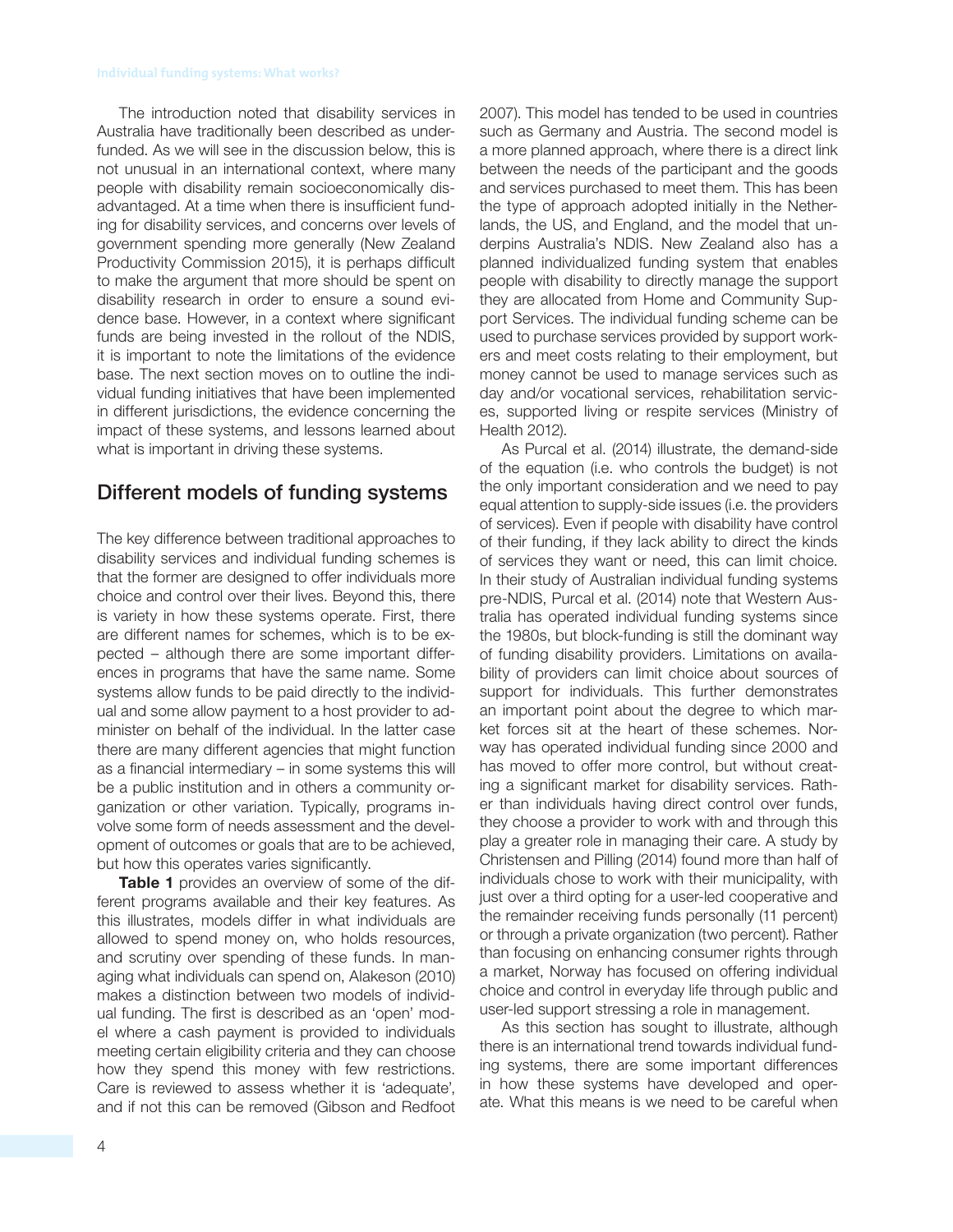## Table 1 International examples of individual funding programs and their key features

| Program                                                            | Country              | <b>Services</b>                                                                  | Funds paid<br>directly<br>to indiv.<br>(or family<br>member) | Funds paid<br>dir. to indiv. or<br>managed via<br>host/3rd party | Host<br>provider<br>required<br>to manage<br>funds | <b>Vouchers</b><br>given to<br>individual |
|--------------------------------------------------------------------|----------------------|----------------------------------------------------------------------------------|--------------------------------------------------------------|------------------------------------------------------------------|----------------------------------------------------|-------------------------------------------|
| Direct payments                                                    | UK, US,<br>Australia | Personal care,<br>social care, health                                            | ✓                                                            | $\checkmark$                                                     |                                                    |                                           |
| Individual budget<br>Personal budget,<br>personal health<br>budget | England<br>UK        | Social care<br>Health                                                            |                                                              | $\checkmark$<br>$\checkmark$                                     |                                                    |                                           |
| Housebound Aid<br>and Attendance<br>Allowance                      | US                   | Health, personal<br>care, social care                                            | ✓                                                            |                                                                  |                                                    |                                           |
| Cash for Counselling<br>and Self-directed<br>care                  | US                   | Health and social<br>care                                                        |                                                              | $\checkmark$                                                     |                                                    |                                           |
| Consumer-directed<br><b>Family Support</b>                         | US                   | Respite care,<br>personal care and<br>social care                                |                                                              |                                                                  | ✓                                                  |                                           |
| Special services at<br>home                                        | Canada               | Personal care and<br>social care                                                 | ✓                                                            |                                                                  |                                                    |                                           |
| Individualized funding                                             | New Zealand          | Personal care and<br>social care                                                 |                                                              |                                                                  | ✓                                                  |                                           |
| Local area<br>co-ordination                                        | Australia            | Respite care,<br>personal care and<br>social care                                | $\checkmark$                                                 |                                                                  |                                                    |                                           |
| Personal assistance<br>budget                                      | Belgium              | Personal care and<br>social care                                                 |                                                              | $\checkmark$                                                     |                                                    |                                           |
| Cash for care                                                      | France               | Personal care and<br>social care                                                 |                                                              | $\checkmark$                                                     |                                                    |                                           |
| Cash payments for<br>care                                          | Germany              | Personal care,<br>social care,<br>transport, nursing,<br>workplace<br>assistance |                                                              | $\checkmark$                                                     |                                                    |                                           |
| Personal budgets                                                   | Nether-lands         | Personal care,<br>nursing care,<br>support services<br>and respite care          |                                                              | ✓                                                                |                                                    |                                           |
| Cash payments                                                      | Austria              | Personal care and<br>social care                                                 | ✓                                                            |                                                                  |                                                    |                                           |
| Home care service<br>vouchers                                      | Finland              | Personal care,<br>social care and<br>health                                      |                                                              |                                                                  |                                                    | ✓                                         |
| Assistance allowance                                               | Sweden               | Personal care and<br>social care                                                 | ✓                                                            |                                                                  |                                                    |                                           |
| User-controlled<br>personal assistance                             | Norway               | Personal care,<br>social care                                                    |                                                              | ✓                                                                |                                                    |                                           |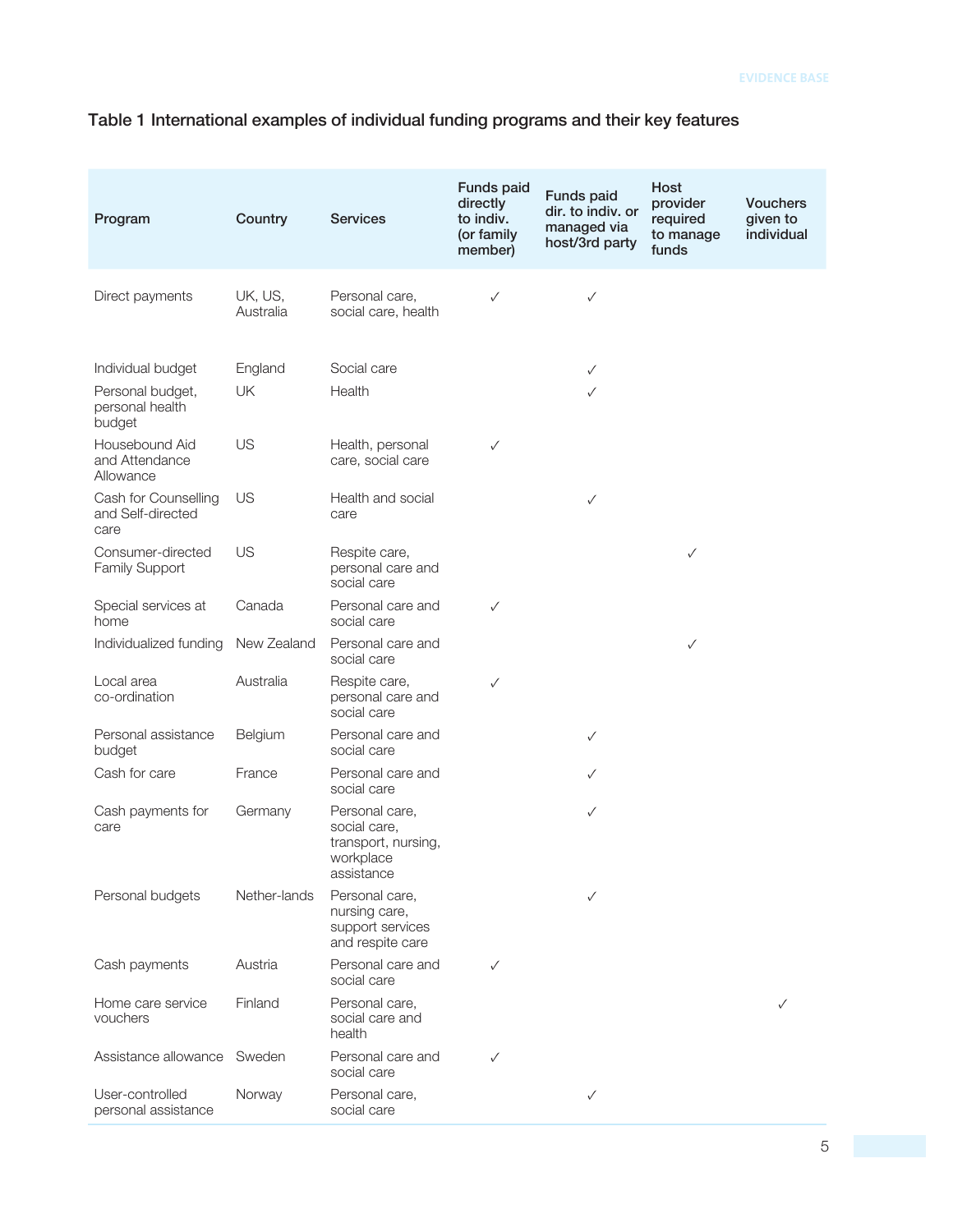thinking about what lessons we draw. When we add this observation to concerns about the quality of the evidence base, this suggests we should take care in extrapolating findings.

## Impact of individual funding systems

In assessing the efficacy of a policy initiative, any handbooks on evaluation stress the need to go back to the aims and objectives of a program in order to check the degree to which it had the intended impact (Dickinson and O'Flynn 2016). This proves to be a challenge in relation to individual funding initiatives, where there are multiple conflicting philosophies concerning what this agenda should deliver. Indeed, it is a well-rehearsed argument that the popularity of individualized funding is a result of it knitting together two dominant policy trends in advanced democracies: neoliberal public sector reform, which seeks to strip power away from large government bureaucracies, and human rights discourses, which aim to maximize the scope for self-actualization amongst people who have been denied full citizenship in the past (Needham 2011). Although on the surface the philosophies of these two positions may seem similar to the extent that they afford people with disability more choice, Roulstone and Morgan (2009) have argued they are growing increasingly apart.

Tensions between these two strands have surfaced in the UK in debates over the degree to which person-centeredness and individualized funding aim to develop citizen-rights or consumer-rights (Ferguson 2007). Consumer-rights are typically conceived as being concerned with affording people with disability the right to make individual choices within a free market. This is arguably a version of 'shallow' personalization as defined by Leadbeater (2004). People with disability are able to purchase services, which allows for modest customization and adaption to their needs, but without transformation of the power balance between individuals with disability, communities, and the state. Citizen-rights – associated with 'deep' personalization (Leadbeater 2004) – are also concerned with individual freedom, but in this case in relation to democratic values and inclusion in society. They go beyond customizing services to giving people with disability a greater role and greater responsibilities in designing solutions. Leadbeater (2004) has argued that most public service systems are able to accommodate greater consumer-rights through some minor adjustments to existing systems, but to achieve citizen-rights involves more than just a change to practices of service delivery – it requires a shift in power, so that design and control of services becomes bottom-up rather than top-down.

It is important to recognize the multiple and potentially conflicting driving forces behind this international policy trend; if there are differing perspectives on what success looks likes, this has implications for drawing lessons from the evidence base. In the remainder of this section themes from the evidence base are explored concerning claims that have most frequently been made for individual funding systems, namely whether individual funding mechanisms save money and/or improve consumer satisfaction and outcomes. But it is important to remember that assessments as to relative success of initiatives should relate to their particular aims.

## Do individual budgets save money?

One of the arguments made for pursuing an individual funding approach is that these mechanisms have the potential to save money for the public purse. It is recognized that funds for disability services have not always been spent in the most effective or appropriate ways. There is also a particular feature of the Australasian policy context that is distinct from those found in the remainder of the world. Australia and New Zealand have in recent years expressed a keen interest in 'social investment' approaches to welfare (New Zealand Productivity Commission 2015), where interventions are adopted explicitly on the basis that they will reduce future welfare liability. Within this context, social insurance schemes such as the NDIS are seen as a helpful way to ensure long-term wellbeing and reduce expenditure. Such approaches also aim to have net positive benefits on the economy, for example by engaging individuals in the workforce, reducing welfare payments, and generating tax revenue. These initiatives build, in part, on examples such as WorkCover and the Transport Accident Commission in Australia, and the Accident Compensation Corporation in New Zealand (a no-fault personal injury cover for all residents and visitors). In recent years these schemes have moved on from simply funding services to investing in preventative approaches as a way of reducing claims. The language of investment features heavily in the Productivity Commission's report on the NDIS (2011), and the design of the system encompasses the features that Lister (2003) identified as core to a social investment approach. These include investment in human and social capital; a focus on the future; an attempt to adapt individuals to the knowledge economy in order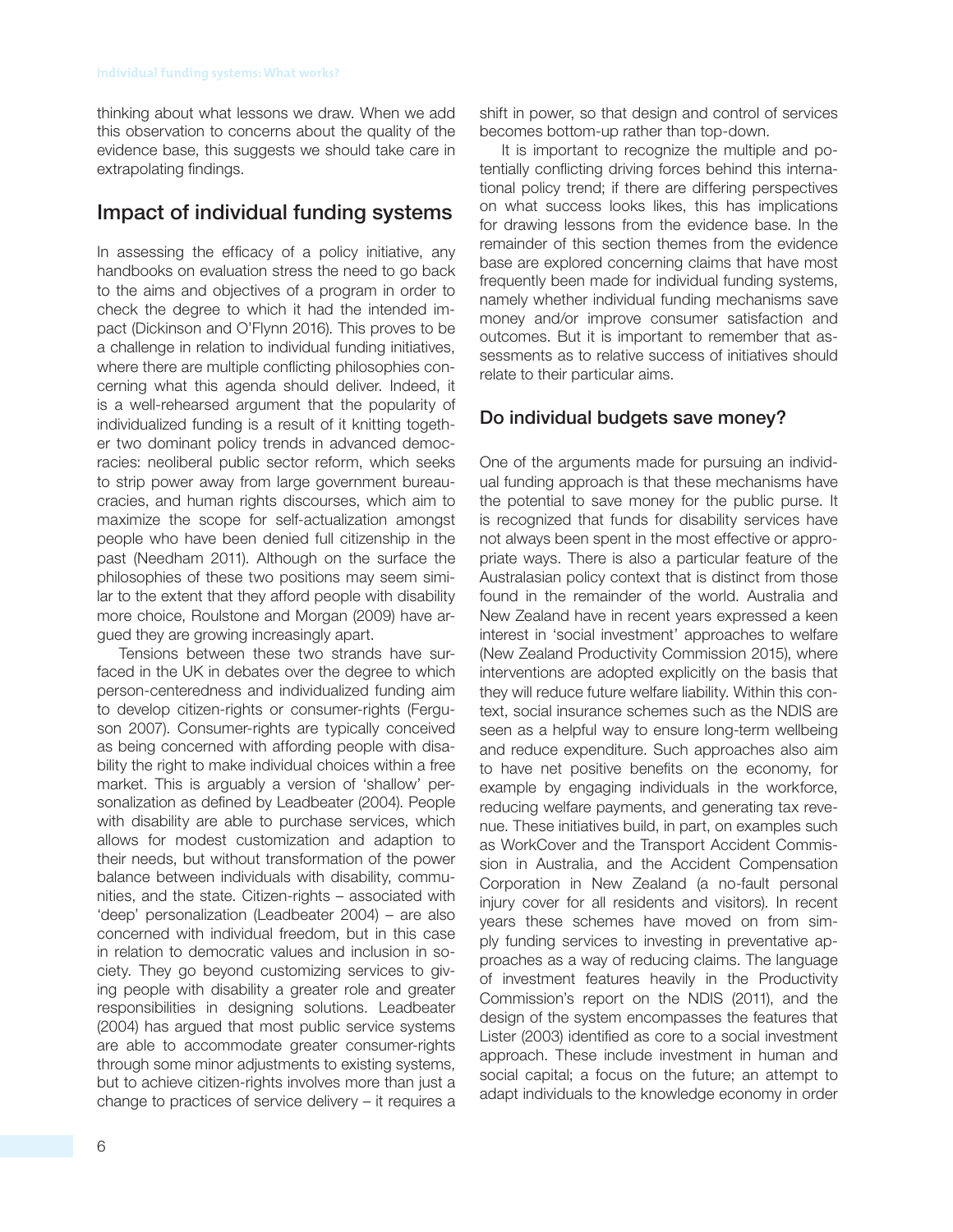to enhance global competitiveness; and an integration of economic and social policy.

Locating the NDIS within a social investment approach places it in a different standing vis-à-vis the individual than we find in other welfare systems (e.g. England). Although other systems have focused on upstream interventions to prevent the use of more acute services, this has a different focus within the actuarial approach of the NDIS and New Zealand social service reforms. Demonstrating the value of preventative services is notoriously difficult (Dickinson and O'Flynn 2016). From the existing evidence base it is not easy to tell whether the NDIS will be successful in its investment approach, particularly given it is underpinned by an ethos different from many of the extant individualized systems of funding.

In relation to whether individualized funding saves money, it is also often argued that it is difficult to evaluate cost given that there is not sufficiently detailed data available, or accurately-costed comparison groups (Gadsby 2013). Capturing the full implementation costs of an initiative is also a challenge, particularly in relation to labour and human capital costs. For example, English studies found that while care packages were not more expensive for those with personal budgets, their care management costs were higher (Glendinning et al. 2008; Jones et al. 2012). Counterintuitively, care managers spent longer on assessments of people with individual budgets (Jones et al. 2012). Costs for individual funding systems are often underestimated and host agencies are required to work unrealistic schedules (Fisher et al. 2010; Laragy and Ottman 2011).

In New Zealand, research into individual funding shows spending in this area has grown from \$10 million in 2009–10 to \$39 million in 2013–14. But over this period the cost per user declined from \$28,035 per annum to \$20,212, representing a 28 percent decrease (Field et al. 2015, 13). These changes could be an indication of cost control, but there is the possibility that the mix of people using individual funding is changing so that those with lower allocations are now being included. However, analysis of those with complex needs shows that individual funding users do better at cost containment than comparative groups of non-individual fund users. Further, there seem to be substantially lower residential care costs in the individual fund group than the non-users, suggesting that these mechanisms allow people to avoid transitioning to residential care. However, the evaluation notes that they could not say with certainty that individual fund users and comparison groups share similar features, due to difficulties with the data they drew on.

In its recent review of personalized commissioning in English adult social care, the National Audit Office (2016, 8) was clear that it did not expect individual funding systems to make savings for the public purse: 'The Department expects the value-for-money of personalized commissioning to come from improved outcomes for users, not necessarily from savings'. However, there has been a seven percent reduction in spending on adult social care between 2010 and 2015, and in some places this has meant local governments have adopted payment rates at their own level, rather than that of the market. The implication of this is that some individuals will struggle to afford services should these trends continue.

#### Do individual budgets improve consumer satisfaction and outcomes?

Individualized funding systems, we are frequently told, are better for people with disabilities. Yet the evidence base presents something of a mixed picture about satisfaction and outcomes. Again, there is the inevitable health warning about the degree to which evaluating individual funding systems and making statements about satisfaction and outcomes is possible. There are not vast numbers of studies that have been able to investigate outcomes using validated tools and control groups.

The National Audit Office (2016, 12) found 'no link between the proportion of users with personal budgets and overall levels of user satisfaction'. However, other studies have demonstrated a clear link between satisfaction and the use of individual budgets within the same country (Gadsby 2013; Waters and Hatton 2014). It is possible that the National Audit Office's observations relate to patterns in aggregated data across entire populations, as opposed to individuals. The third national survey of personal budget holders in England (Waters and Hatton 2014) examined data at the level of the individual and found that more than three quarters of personal budget holders reported their budget having a positive impact on five of the 15 areas they asked about, including dignity, independence, arranging support, paid relationships and quality of life. Two thirds also cited positive impacts in a further six areas relating to mental health, control over life, feeling safe, family relationships, paid relationships, and self-esteem. Slasberg et al. (2015) took issue with the national survey of personal budget holders, arguing that it simply measures the experience of having an individual budget in comparison with no service at all, and therefore is likely to make the findings look more positive than they in fact are.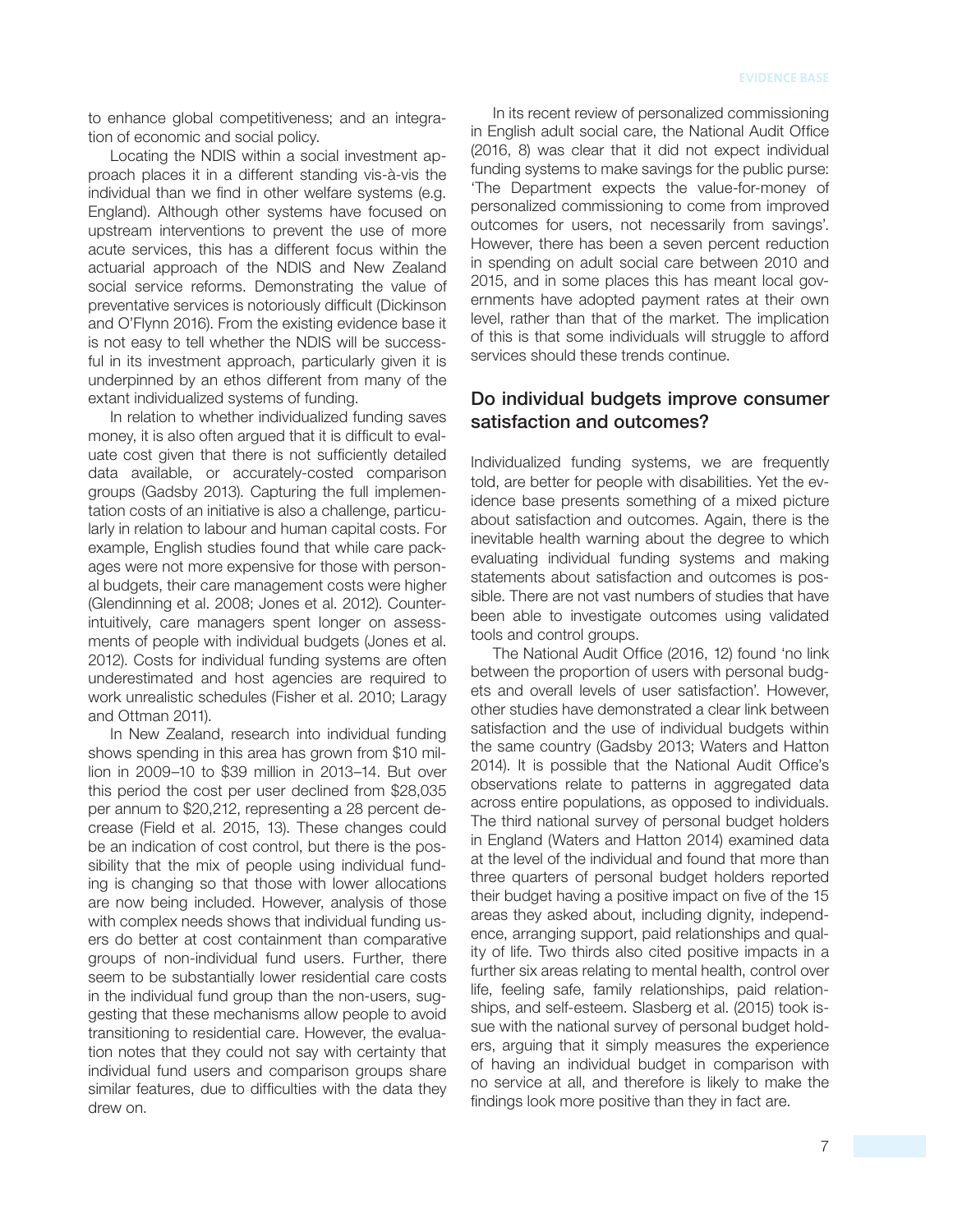Improved choice is often argued to be an important result of individualized funding systems, and the evidence suggests that this is likely to be particularly challenging for those in rural and remote areas, where availability of services is restricted (Dew et al. 2013). In their study of individual budget pilots in England, Netten et al. (2012, 1568) found that those in receipt of these mechanisms reported a 'greater sense of control', and this was not dependent on the plan being in place or the level of resources allocated to the individual. Ipsos MORI (2011), by contrast, found that the payment mechanism was important in the degree to which individuals had choice over services. They found that managed budget holders were generally unaware that they could choose providers and were often not offered choice of providers. 'On balance, it appeared that only direct payments offered a genuine choice to budget holders' (2). Similar observations have been made by Slasberg and Beresford (2015, 479), who argue that direct payments are the only mechanism that have significant impacts on outcomes for consumers: 'Whilst policy-makers saw it as a triumph for consumerist notions of choice, it is better understood as a triumph for needs-based planning, but carried out in a person-centered way'. This observation again reiterates the idea that it may not be the funding that has the impact, but the care planning process, as we saw in the Norwegian experience.

Laragy and Ottman (2011) remind us that although increased choice might be highly valued by some, not everyone wants to self-manage. In their study they found that self-management might have the capacity to increase isolation over time. Regardless of the ability of individuals to navigate systems, the literature demonstrates that implementing individual funding systems without attending to broader systems of brokerage and support planning is problematic.

Arksey and Baxter (2012) found individualized funding had led to better relationships with service providers, and Graham (2015) noted that relationships with personal assistants (purchased through individual budgets) were valued for their social links as much as the provision of services. Similarly, carers are an important resource in care relationships for many individuals with disabilities. Larkin (2015) found that more than half of those they interviewed believed that having a personal budget had improved the relationship between carers and consumers.

Gadsby et al. (2013) concluded the evidence demonstrating the impact of individual budgets on health and wellbeing is 'weak'. Other studies have found 'modest improvements in levels of psychopathology' (Spaulding-Givens and Lacasse 2015, 78), slightly higher quality of life indictors (although not statistically significant) (Netten et al. 2012), and some improvement in quality of life and satisfaction (Barczyk and Lincove 2010). Waters and Hatton  $(2014, 6)$  also found that individuals were more likely to report better outcomes where local government made 'the process easy, and they feel fully included in budget setting and support planning'. Further, better outcomes were reported where individuals had spent budgets on community or leisure activities and personal assistants, rather than 'traditional services'. What this evidence suggests is there are links to improved satisfaction but only where there are appropriate management systems in place: improvements are not simply guaranteed according to the use of these mechanisms. Added to this, there are debates concerning the ability of some individuals to benefit from these systems. It has been argued that some individuals may have cognitive limitations that impede their capacity to control individual funding processes (Dowse 2009; Lymbery 2012).

## What needs to be in place to make individual funding systems effective?

As the description of the efficacy of individualized funding systems demonstrates, there is not an inherent intrinsic value to these mechanisms, and their effect is in part a result of the way they are implemented. If there is one message in this literature it is that how you implement is as important as what you implement. Careful thought needs to be given to both supply (i.e. who controls budget and how and how budgets are allocated) and demand-side factors (i.e. contracting mechanisms, market stewardship). Further, different groups may require different things: some groups may wish to control their own care and others may not. More time is needed to support care planning for individual budgets than traditional services (Jacobs et al. 2011).

Laragy and Ottman (2011) argue that implementation is often a challenge with individual funding systems, and implementation strategies are often not well developed. They outline a series of factors that need to be in place to support individual funding schemes:

- Choice over whether to receive traditional services or self-manage;
- Support appropriate to cognitive, physical and cultural needs to be an active participant in planning;
- Mechanisms to review appropriate to capacity and individual needs;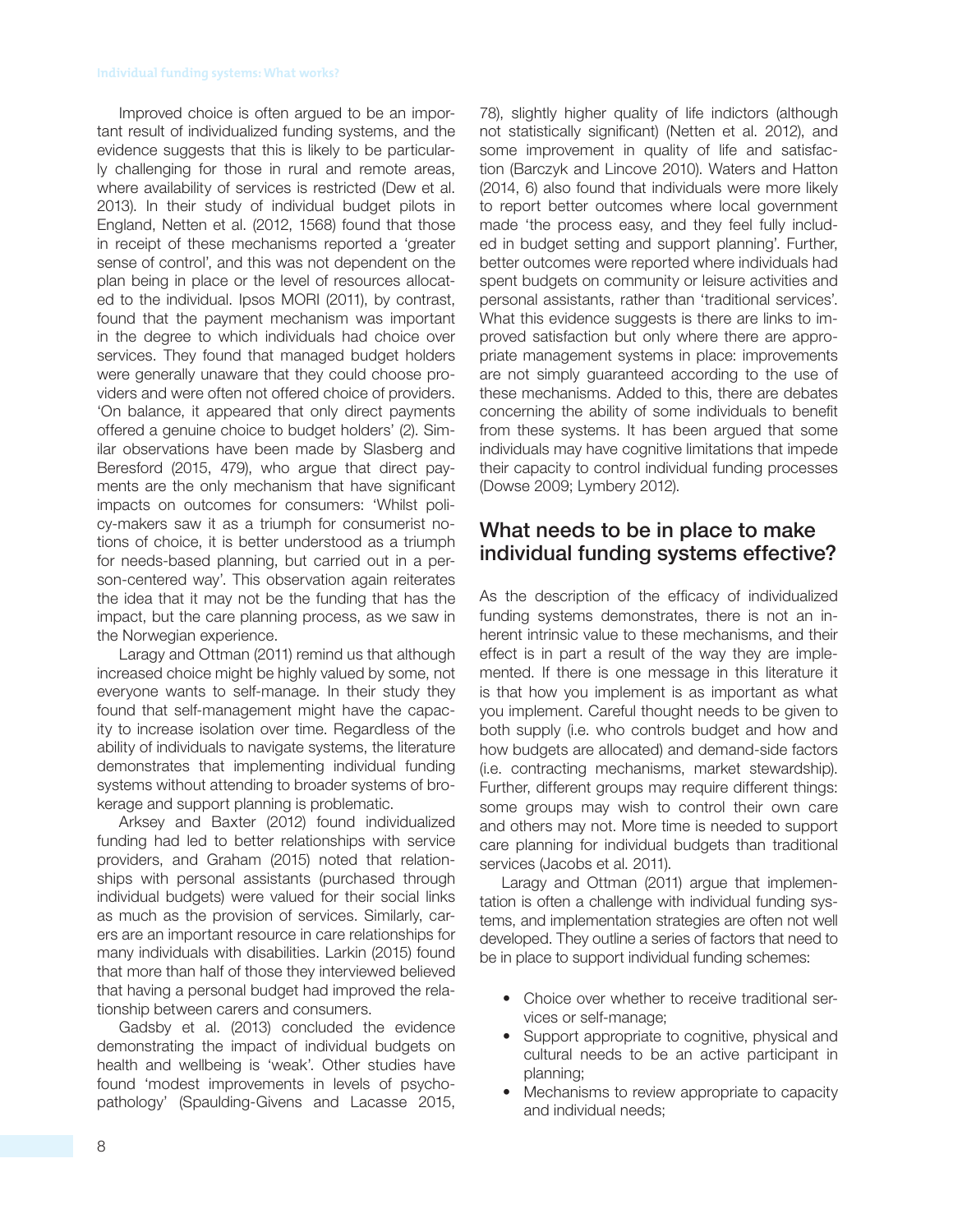- Culturally appropriate information and support services;
- Provision of adequate resources to meet needs and ability to quickly reassess when needed;
- Support services to manage administrative responsibilities;
- Clear guidelines about what is allowed and what not, allowing for maximum flexibility and creativity;
- Support from peers (i.e. other consumers or families);
- Support for support workers and to protect working conditions.

In their study of barriers to the use of individual budgets in rural and remote areas, Dew et al. (2013) note similar challenges, including: a lack of information and advice; limited local service options and capacity; higher costs and fewer services; and the complexity of self-managing individual funding packages.

A key message in the implementation of individual funding systems relates to ensuring there is appropriate advocacy and support in place (Jepson et al. 2015). Without this, there is a danger that individual funding is seen as an exercise in cutting costs, with individuals or families performing functions of government. There needs to be clear and ongoing assistance over the life course to support individuals in an ongoing way, as and when issues arise and circumstances change (Arksey and Baxter 2012). **Table 2** summarizes the main findings of the review regarding cost savings, impact on outcomes, and implementation factors.

#### **Discussion**

This section considers the implications of this evidence base for the NDIS and Australian disability services. As noted in the methodology, papers relating to aged care were excluded from the review as the NDIS is not available for entry to those aged over 65. However, it is worth noting that the lessons from this literature are quite similar, with the exception that older people are even less favourable of these approaches than younger people with disabilities (Dickinson and Malbon, forthcoming). What this literature does demonstrate is that effective care coordination is crucial and that this is more, rather than less, time-consuming in individualized systems of care.

Despite early enthusiasm for the concept of individual funding systems, there are growing criticisms and uncertainties as to their efficacy. Some criticism may be driven by the public service context in some countries, rather than due to individual budg-

| Does individual<br>funding save money?                                                                                                                                                                                  | Does individual funding<br>improve consumer<br>outcomes?                                                                                                                                                                                                                            | What needs to be in place to make<br>individual funding systems effective?                                                                                                                                                                                                                                                                                                                                                                                                                                                                                                                                                                                                                                                                                                                                   |
|-------------------------------------------------------------------------------------------------------------------------------------------------------------------------------------------------------------------------|-------------------------------------------------------------------------------------------------------------------------------------------------------------------------------------------------------------------------------------------------------------------------------------|--------------------------------------------------------------------------------------------------------------------------------------------------------------------------------------------------------------------------------------------------------------------------------------------------------------------------------------------------------------------------------------------------------------------------------------------------------------------------------------------------------------------------------------------------------------------------------------------------------------------------------------------------------------------------------------------------------------------------------------------------------------------------------------------------------------|
| Possibly, most likely<br>for those who receive<br>greatest \$ value care<br>packages.But some<br>costs may be passed<br>on to providers or<br>consumers. Note the<br>difficulties in evaluating<br>this with certainty. | Little evidence of improved<br>outcomes, but better<br>satisfaction for some<br>groups.Enhanced choice<br>dependent on effective market<br>stewardship and also ability<br>to use budgets in different<br>ways.Again, noting difficulties<br>in evaluating outcomes<br>effectively. | Choice over whether to receive traditional<br>$\bullet$<br>services or self-manage;<br>Support appropriate to cognitive, physical and<br>cultural needs to be an active participant in planning;<br>Mechanisms to review appropriate to capacity<br>$\bullet$<br>and individual needs;<br>Culturally appropriate information and support<br>$\bullet$<br>services;<br>Provision of adequate resources to meet needs<br>$\bullet$<br>and ability to quickly reassess when needed;<br>Support services to manage administrative<br>responsibilities;<br>Clear guidelines about what is allowed and what<br>$\bullet$<br>not, allowing for maximum flexibility and creativity;<br>Support from peers (i.e. other consumers or<br>families);<br>Support for support workers and to protect<br>working conditions |

#### Table 2 Summary of review findings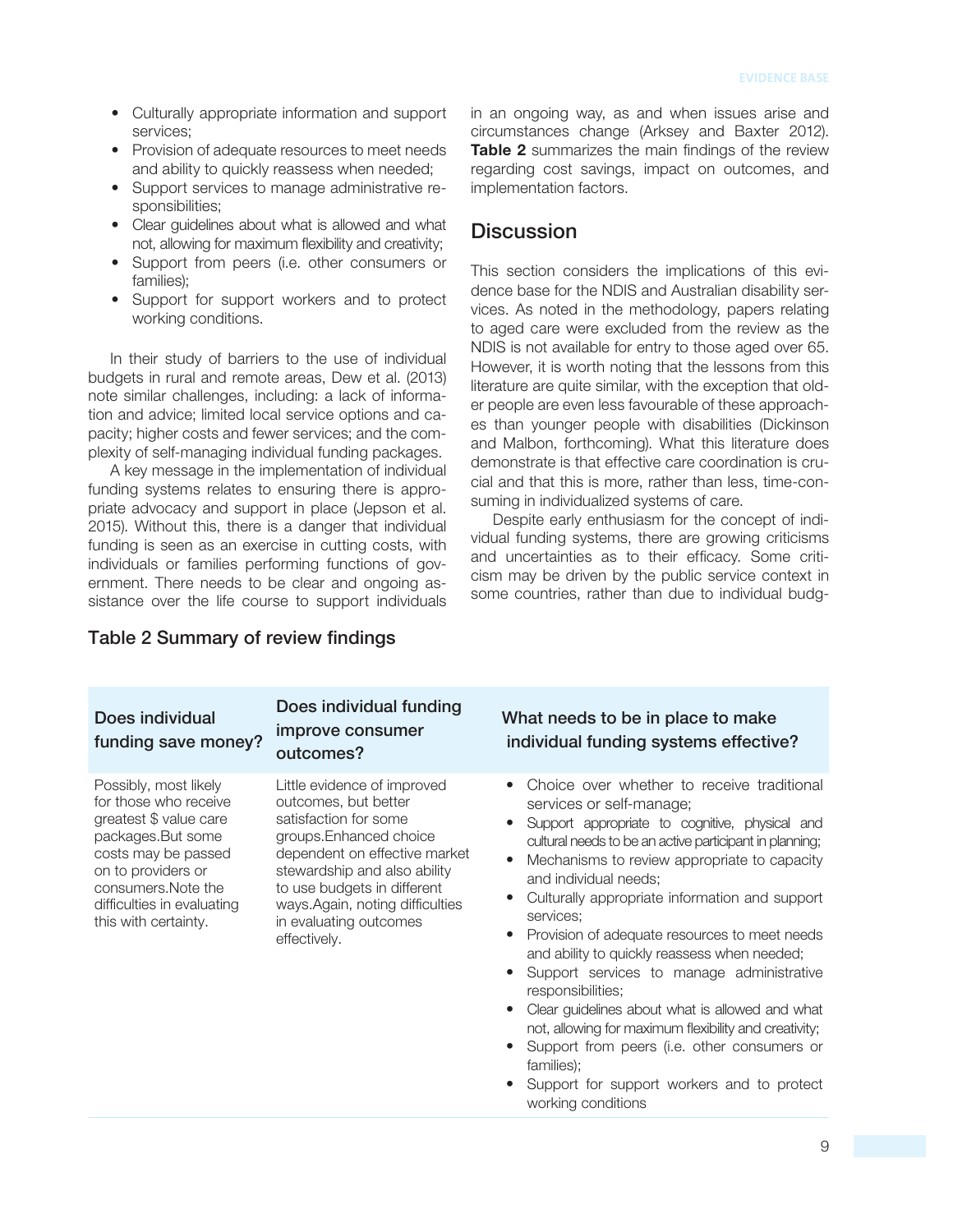ets specifically. UK public services have in recent years witnessed an austerity agenda, ushering in significant cuts to benefits and eligibility for services, and increased emphasis on individual responsibility and voluntarism for the provision of welfare (Featherstone et al. 2012). Beresford (2012), amongst others, has argued that far from protecting the most vulnerable people in British society, cuts have actually targeted people with disability. Studies from the US and other jurisdictions confirm that many individuals with disability live in poverty, dependent on limited welfare funding and family members (Inoue et al. 2014). Against this background, some waning enthusiasm for individual funding mechanisms could be due to their use in helping to cut overall spending through tightening care funding.

Debates also exist about what the 'active ingredient' is within individual funding. This has been a particular feature in UK debates, where there are multiple variants of funding forms. Here discussions center around whether improvements relate to the availability of individual funding, or simply better case management (e.g. Ipsos MORI 2011; Slasberg et al. 2012). Other contributions suggest implementation of the personalization agenda is falling short. Spicker (2013, 1259) observes that

personalization sometimes falls short of the claims made for it. It is not always effective, because matching people to resources is time-consuming, difficult and dependent on so many conditions that mismatches are inevitable. It may be inefficient, because it is difficult to deliver selective services without either misplaced provision or inappropriate denial of services. There is only limited support to be found for the belief that services have become more responsible to individual circumstances, as a consequence of personalization, or that they are better matched to need. The case for personalization has to be argued and proved in the context in which it is applied.

What these lessons suggest for the Australian context is that paying attention to implementation is an absolutely critical factor in making successful change. This fact has been acknowledged in recent months by the Productivity Commission (2017) in a review of the scheme's costs and other recent evaluations of the NDIS (e.g. Warr et al. 2017), where it has been noted that the speed at which the scheme is being implemented is posing some potential challenges to its success. What is clear from the literature is that appropriate care planning, advocacy and brokerage functions and ongoing support will be needed if those who access individual funding are to achieve their desired outcomes. There are limitations to these functions at present (Warr et al. 2017). Market stewardship is also a critical activity – particularly, but not exclusively, in rural and remote areas. As yet, there is limited evidence in the literature about how this might be achieved. In more recent years, a growing body of contributions has emerged that outlines the potential implications of changes to the supply-side as a result of individual funding systems. For example, Roulstone and Kwang Hwang (2015, 849) examine developments in Sweden, England and Wales and found that their impact has been a loss of collective services and impulses, 'ideas that were central to the development of the independent living movement and its founding principles.' If the NDIS is concerned with achieving better integration of those with disabilities into broader society, care must be taken not to erode existing collective drivers and further individualize services. Moreover, the integration agenda also raises important questions about what can be achieved through individualizing care funding, but not other sources of funding. If integration is to be achieved, the NDIS will need to work closely with a range of mainstream services (e.g. health, employment, human services). The past 30 years of collaboration literature suggests this is not an easy task (Dickinson 2014), and in some cases individual funding schemes have reignited ageold boundary debates (Glendinning et al. 2011; Dickinson and Carey 2017).

Finally, it is worth remembering that while international evidence about implementation is important, the NDIS approach is distinct in its approach to welfare (Needham and Dickinson 2017). This approach is based on a principle of social investment with a focus on early intervention as a way of reducing future state liabilities. This kind of scheme has been successful in Australia in relation to road traffic accidents and work-related accidents and a similar ethos can be found in New Zealand's recent social service reforms (New Zealand Productivity Commission 2015). The distinctive aspects of these reform processes mean that we cannot easily draw on evidence from other countries, and further research will be needed in order to examine the degree to which these schemes meet their aims, and the degree of success in improving disability services in comparison with other systems.

## **Conclusions**

This review has explored the growing evidence base on the topic of individual funding. There is at present somewhat of an international trend for individual funding schemes, and Australia has joined this through the development of the NDIS. Despite a burgeoning literature about individual funding, the quality of the evidence is limited. There are a num-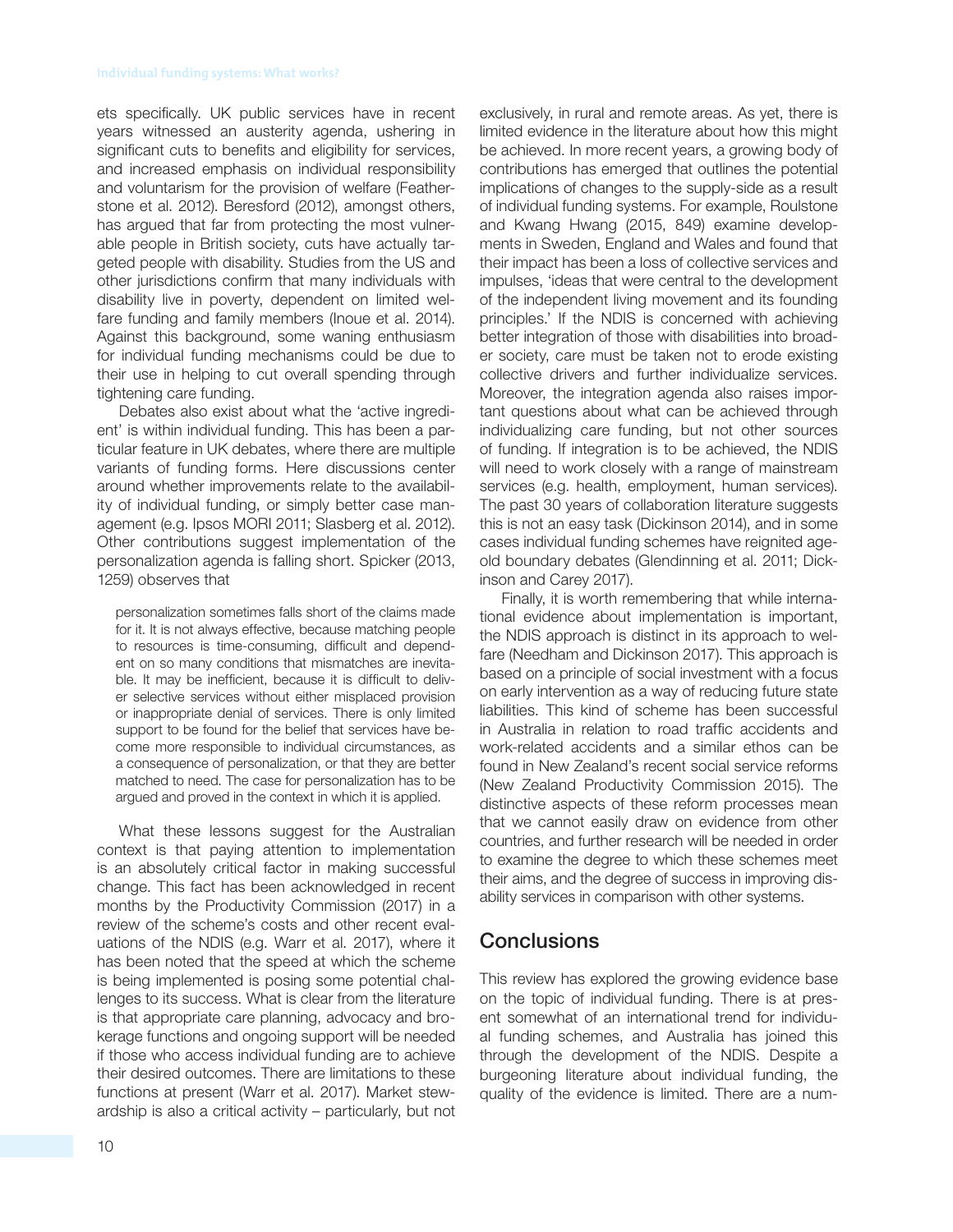ber of different kinds of schemes that fit in this category, with distinct ways of operating factors such as who holds budgets, what they can be spent on, and provider contracting mechanisms. Added to this we find that some of the approaches taken to evaluating these schemes lack rigor, making it difficult to be certain about their efficacy. In addition to issues over the quality of evidence, we find a more philosophical challenge in the sense that these schemes weave together multiple different competing drivers about whether individual funding is intended to uphold consumer or citizen-rights. The Australasian approach to disability services has developed a rather distinct approach, based on particular notions of social investment. This means that we must be even more careful in drawing on the existing evidence.

What the evidence suggests is that despite initial enthusiasm for these schemes, there is growing skepticism as to their efficacy. Concerns have been expressed about the ability of these schemes to achieve their aims of being more cost effective, improving choice and control for consumers, and improving outcomes for individuals with disability. What is not clear from the literature is whether these are inevitable features of these schemes, or whether these factors relate to the ways in which they have been implemented and the degree to which they have been appropriately supported. The review outlines a number of factors that require particular attention during the implementation process in order to ensure that all parties are appropriately supported. Finally, the review notes the distinctive flavour of social service reforms in Australia and New Zealand, arguing that we will need longitudinal research to examine the degree to which such an approach is effective.

## ACKNOWLEDGMENTS

The author would like to acknowledge Laura Thomas for her support in searching the literature and seeking out sources of literature and George Cox for his editing support.

#### **References**

Alakeson, V 2010. International development in self-directed care, Issue Brief (Commonwealth Fund), 78, 1-11.

Arksey, H & Baxter, K 2012. Exploring the temporal aspects of direct payments, British Journal of Social Work, 42, 147-64.

Australian Government Productivity Commission 2011. Disability Care and Support: Productivity Commission Inquiry Report, Productivity Commission, Melbourne.

Australian Government Productivity Commission 2017. National Disability Insurance Scheme (NDIS) Costs, Productivity Commission position paper overview and recommendations, Productivity Commission, Canberra.

Barczyk, AN & Lincove, JA 2010. Cash and counseling: a model for self-directed care programs to empower individuas with serious mental illnesses, Social Work in mental Health, 8, 209-24.

Beresford, P 2012. From 'vulnerable' to vanguard: challenging the Coalition, Soundings, 50, 46-57.

Christensen, K & Pilling, D 2014. Policies of personalisation in Norway and England: On the impact of political context, Journal of Social Policy, 43, 479-96.

Dew, A, Bulkeley, K, Veitch, C, Bundy, A, Lincoln, M, Brentall, J. Gallego, G & Griffiths, S 2013. Carer and service providers' experiences of individual funding models for children with a disability in rural and remote areas, Health and Social Care in the Community, 21, 432-41.

Dickinson, H 2014. Performing governance: Partnerships, culture and New Labour, Palgrave MacMillan, Basingstoke.

Dickinson, H & Carey, G 2017. Managing care integration during the implementation of large-scale reforms: The case of the Australian National Disability Insurance Scheme, Journal of Integrated Care, 25(1),  $6 - 16.$ 

Dickinson, H & Glasby, J 2010. The personalisation agenda: Implications for the Third Sector, Third Sector Research Centre, Birmingham.

Dickinson, H & Malbon, E forthcoming 2017. Aged care reform: stewardship roles and aged care, Municipal Association of Victoria, Melbourne.

Dickinson, H & O'Flynn, J 2016. Evaluating outcomes in health and social care, Policy Press, Bristol.

Dowse, L 2009. 'Some people are never going to be able to do that': challenges for people with intellectual disability in the 21st century, Disability and Society, 24, 571-84.

Featherstone, B, Ince, A, Mackinnon, D, Strauss, K & Cumbers , A 2012 . Progressive localism and the construction of political alternatives, Transactions of the Institute of British Geographers, 37, 177-82.

Ferguson, I 2007. Increasing user choice or privatizing risk?, British Journal of Social Work, 37, 387-403.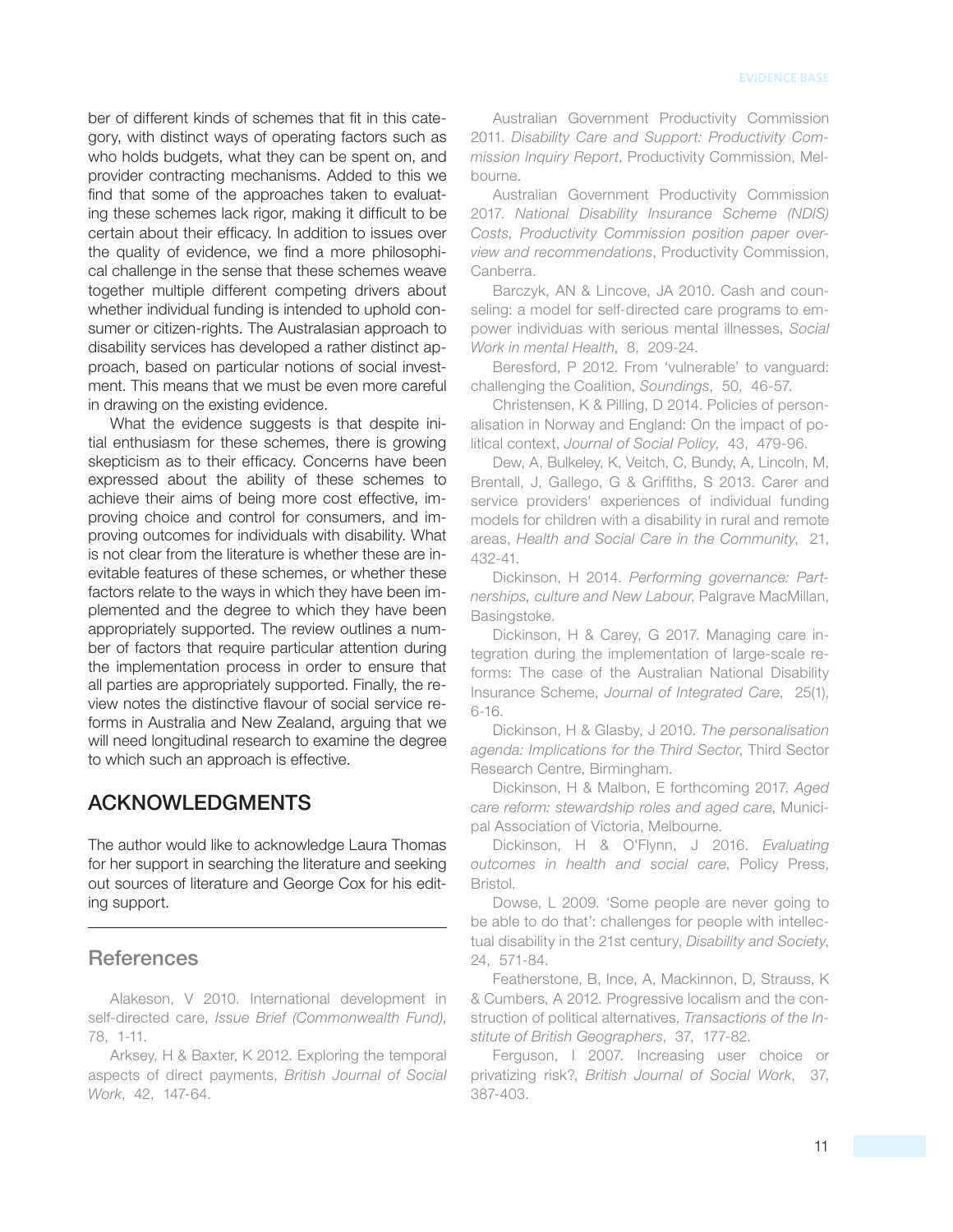Field, A, Mcgechie, M & King, J 2015. Individualised funding analysis: report for Manawanui InCharge. Manawanui InCharge, Auckland.

Fisher, KR, Gleeson, R, Edwards, R, Purcal, C, Sitek, T, Dinning, B, Laragy, C, D'aegher, L & Thompson, D 2010. Effectiveness of individual funding approaches for disability support, Occasional Paper 29, Australian Government Department of Families, Housing, Community Services and Indigenous Affairs, Canberra .

Forder, J, Jones, K, Glendinning, C, Caiels, J, Welch, E, Baxter, K, Davidson, J, Windle, K, Irvine, A, King, D & Dolan, P 2012. Evaluation of the personal health budget pilot programme, PSSRU, Kent.

Gadsby, EW 2013. Personal budgets and health: a review of the evidence, Policy Research Unit in Commissioning and the Healthcare System, Kent.

Gibson, MJ & Redfoot, DL 2007. Comparing longterm care in Germany and the United States, AARP, Washington DC.

Glendinning, C, Challis, D, Fernandez, JL, Jacobs, S, Jones, K, Knapp, M, Manthorpe, J, Moran, N, Netten, A, Stevens, M & Wilberforce, M 2008. IBSEN: Evaluation of the Individual Budgets Pilot Programme., Final Report. SPRU, University of York .

Glendinning, C, Moran, N, Challis, D, Fernandez, J. L, Jacobs, S, Jones, K, Knapp, M, Manthorpe, J, Netten, A, Stevens, M & Wilberforce, M 2011. Personalisation and partnership: Competing objectives in English Adult Social Care? The individual budget pilot projects and the NHS, Social Policy & Society, 10, 151-62.

Graham, K 2015. Cash payments in context: (self) regulation in the new social relations of assistance, Disability and Society, 30, 597-613.

Inoue, M, Lombe, M, Putnam, M & Mahoney, K 2014. Understanding saving and purchase patterns of consumers in a self-directed care program: The West Virginia Experience, Journal of Policy Practice, 13, 101-17.

Institute Of Medicine (Us) Committee On Disability In America 2007. The future of disability in America, National Academies Press (US), Washington (DC), Organization and Support of Disability Research. Available from: http://www.ncbi.nlm.nih.gov/books/NBK11436/

Ipsos MORI 2011. Users of social care personal budgets, Ipsos MORI, London.

Jacobs, S, Abdell, J, Stevens, M, Wilberforce, M, Challis, D, Manthorpe, J, Fernandez, J.L, Glendinning, C, Jones, K, Knapp, M, Moran, N. & Netten, A 2011. The personalization of care services and the early impact on staff activity patterns, Journal of Social Work, 13, 141-63.

Jepson, M, Laybourne, A, Williams, V, Cyhlarova, E, Williamson, T & Robotham, D 2015. Indirect payments: when the Mental Capacity Act interacts with the personalisation agenda, Health and Social Care in the Community.

Jones, K, Netten, A, Fernandez, JL, Knapp, M, Challis, D, Glendinning, C, Jacobs, S, Manthorpe, J, Moran, N, Stevens, M & Wilberforce, M 2012. The impact of individual budgets on the targeting of support: findings from a national evaluation of pilot projects in England, Public Money & Management, 417-23.

Jones, K, Netten, A, Rabiee, P, Glendinning, C, Arksey, H & Moran, N 2014. Can individual budgets have an impact on carers and the caring role?, Ageing & Society, 34, 157-75.

Kavanagh, AM, Kmjacki, L, Beer, A, Lamontagne, AD & Bentley, R 2013. Time trends in socio-economic inequalities for women and men with disabilities in Australia: evidence of persisting inequalities, International Journal of Equity in Health, 12, 73.

Kmjacki, L, Emerson, E, Llewellyn, G & Kavanagh, AM 2016. Prevelence and risk of violence against people with and without disabilities: findings from an Australian population-based study, Australian and New Zealand Journal of Public Health, 40, 16-21.

Laragy, C & Ottman, G 2011. Towards a framework for implementing individual funding based on an Australian case study, Journal of Policy and Practice in Intellectual Disabilities, 8, 18-27.

Larkin, M 2015. Developing the knowledge base about carers and personalisation: contributions made by an exploration of carers' perspectives on personal budgets and the carer-service user relationship, Health and Social Care in the Community, 23, 33-41.

Leadbeater, C 2004. Personalisation through participation: A new script for public services, Demos, London.

Lister, R 2003. Investing in the citizen-worker of the future: Transformations in citizenship and the state under New Labour, Social Policy and Administration, 37, 427 - 43 .

Llewellyn, G 2014. Report of audit of disability research in australia. supplement, The University of Sydney, Sydney.

Lymbery, M 2012. Social work and personalisation, British Journal of Social Work, 42, 783-92.

Manthorpe, J, Martineau, S, Ridley, J, Cornes, M, Rosenguard, A & Hunter, S 2015. Embarking on selfdirected support in Scotland: a focused scoping review of the literature, European Journal of Social Work, 18. 36-50.

Milner, A, Lamontagne, AD, Aitken, Z, Bentley, R & Kavanagh, AM 2014. Employment status and mental health among persons with and without a disability: evidence from an Australian cohort study, Journal of Epidemiological Community Health, 68, 1064-71.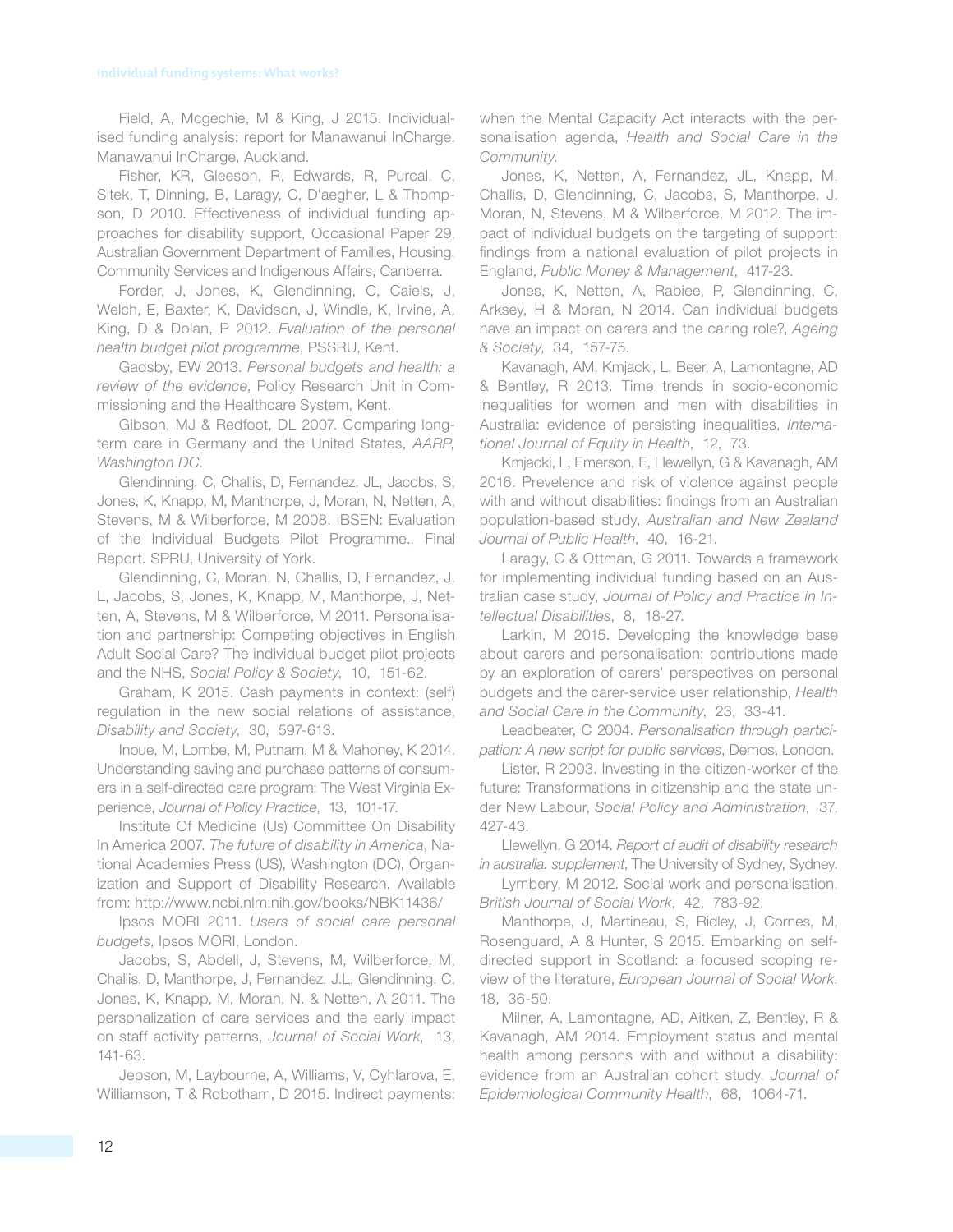Ministry of Health 2012. Your guide to individualised finding, Ministry of Health, Wellington.

Mitchell, W, Brooks, J & Glendinning, C 2015. Carer's roles in personal budgets: tensions and dilemmas in front line practice, British Journal of Social Work, 45, 1433-50.

Mithen, J. Aitken, Z. Ziersch, A & Kavanagh, AM 2015 . Inequalities in social capital and health between people with and without disabilities, Social Science & Medicine, 126, 26-35.

Moran, N, Arksey, H, Glendinning, C, Jones, K, Netten, A. & Rabiee, P 2011a. Personalisation and carers: whose rights? Whose benefits?, British Journal of Social Work, doi: 10.1093/bjsw/bcr075.

Moran, N, Glendinning, C, Stevens, M, Manthorpe, J, Jacobs, S, Wilberforce, M, Knapp, M, Challis, D, Fernandez, JL, Jones, K & Netten, A 2011b. Joining up government by integrating funding streams? The experiences of the individual budget pilot porjects for older and disabled people in England, International Journal of Public Administration, 34, 232-43.

National Audit Office 2016 . Personalised commissioning in adult social care, National Audit Office, London.

National People With Disabilities And Carer Council 2009. Shut out: The experience of people with disabilities and their families in Australia, Commonwealth of Australia, Canberra.

Needham, C 2010. Debate: Personalized public services-a new state/citizen contract?, Public Money & Management, 30, 136-8.

Needham, C 2011. Personalising public services: Understanding the personalisation narrative, Policy Press, Bristol.

Needham, C & Dickinson, H 2017 forthcoming. 'Any one of us could be among that number': Comparing the policy narratives for individualized funding in Australia and England, Social Policy & Administration.

Netten, A, Jones, K, Knapp, M, Fernandez, JL, Challis, D, Glendinning, C, Jacobs, S, Manthorpe, J, Moran, N, Stevens, M & Wilberforce, M 2012. Personalisation through individual budgets: Does it work and for whom?, British Journal of Social Work, 42, 1556-73.

New Zealand Productivity Commission 2015 . More effective social services, New Zealand Productivity Commission, Wellington.

OECD 2009. Sickness, disability and work: Keeping on track in the economic downturn, OECD, Paris.

Oliver, M & Sapey, B 2006. Social work with disabled people, Palgrave Macmillan, New York.

Probono 2017. NDIS achieves 'major milestone', Probono, 21 August, viewed 24 August 2017 https:// probonoaustralia.com.au/news/2017/08/ndisachieves-major-milestone

Purcal, C, Fisher, KR & Laragy, C 2014. Analysing choice in Australian Individual funding disability policies, Australian Journal of Public Administration, 73, 88-102.

Roulstone, A & Kwang Hwang, S 2015. Disabled people, choices and collective organisations: examining the potential of cooperatives in future social support, Disability and Society, 30, 849.

Roulstone, A & Morgan, H 2009. Neo-liberal individualism or self-directed support: are we all speaking the same language on modernising adult social care?, Social Policy and Society, 8, 333-45.

Slasberg, C & Beresford, P 2015. Building on the original strengths of direct payments to create a better future for social care, Disability and Society, 30, 479-83.

Slasberg, C, Beresford, P & Schofield, P 2012. How self directed support is failing to deliver personal budgets and personalisation, Research, Policy and Planning, 29, 161-77.

Slasberg, C, Beresford, P & Schofield, P 2015. Further lessons from the contiuing failure of the national strategy to deliver personal budgets and personalisation, Research, Policy and Planning, 31, 43-53.

Spaulding-Givens, JC & Lacasse, JR 2015. Selfdirected care: Participants' service utilization and outcomes, Psychiatric Rehabilitation Journal, 38, 74-80.

Spicker, P 2013. Personalisation falls short, British Journal of Social Work, 43, 1259-75.

Warr, D, Dickinson, H, Olney, S, Hargrave, J, Karanikolas, A, Kasidis, V, Katsikis, G, Ozge, J, Peters, D, Wheeler, J & Wilcox, M 2017. Choice, control and the NDIS, University of Melbourne, Melbourne.

Waters, J & Hatton, C 2014. Third national personal budget survey. think local act personal, In Control Publications, London.

Webber, M, Treacy, S, Carr, S, Clark, M & Parker, G 2014. The effectiveness of personal budgets for people with mental health problems: a systematic review, Journal of Mental Health, 23, 146-55.

Whalan, J, Acton, P & Harmer, J 2014. A review of the capabilities of the National Disability Insurance Agency, Australian Department of Human Services, Canberra.

Williams, F 2009. Claiming and framing in the making of care policies: The recognition and redistribution of care, The United Nations Research Institute for Social Development (UNRISD), Geneva.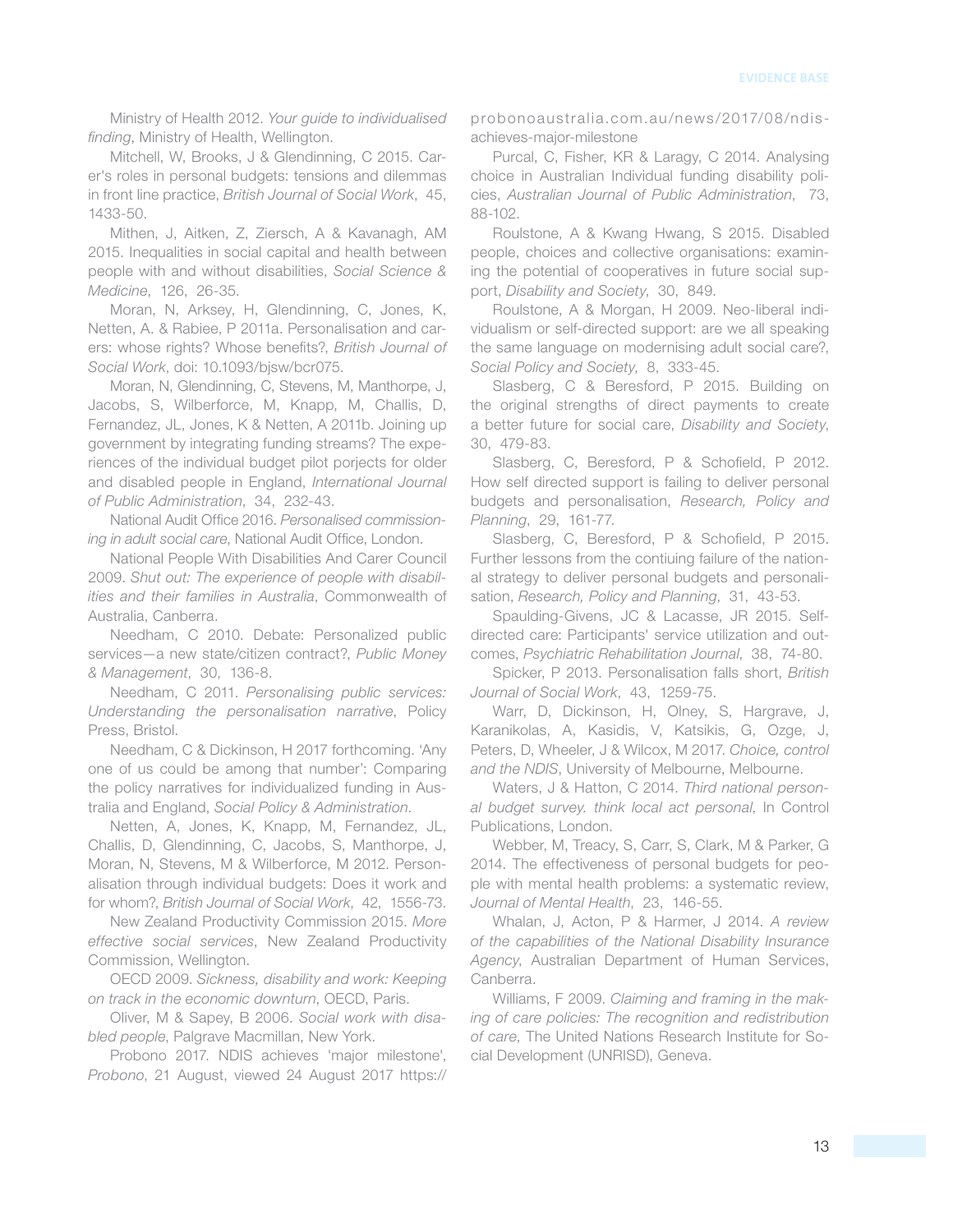## Appendix 1: Items included in review

| <b>Study</b>                   | Country   | Focus of paper                                                                                                                                                     | <b>Methods used</b>                                                                                                   | <b>Findings</b>                                                                                                                                                                 | Lessons and<br>implications                                                                                                                                                       |
|--------------------------------|-----------|--------------------------------------------------------------------------------------------------------------------------------------------------------------------|-----------------------------------------------------------------------------------------------------------------------|---------------------------------------------------------------------------------------------------------------------------------------------------------------------------------|-----------------------------------------------------------------------------------------------------------------------------------------------------------------------------------|
| Purcal et al.<br>(2014)        | Australia | Comparison of<br>individual funding<br>policies across<br>Australian states<br>and territories in<br>terms of ability of<br>ability to support<br>consumer choice. | Literature review,<br>secondary analysis<br>of data and 23<br>interviews with<br>government<br>administrators.        | Significant<br>variation across<br>jurisdictions,<br>particularly in rural<br>areas.                                                                                            | NDIS will need to<br>focus on market<br>management if<br>it is to enable<br>personal choice and<br>safeguard rights of<br>individuals.                                            |
| Laragy and<br>Ottman<br>(2011) | Australia | Case study of<br>individual funding<br>program in not<br>for profit disability<br>agency.                                                                          | Observation and<br>semi-structured<br>interviews over 2<br>phases (11 families<br>phase one, 7<br>families phase two) | Individual funding<br>improved<br>outcomes for<br>those who want to<br>take control and<br>exercise flexibility.                                                                | Self-direction not<br>suitable or desirable<br>for all, services<br>need to be culturally<br>appropriate and<br>important to protect<br>working conditions<br>of support workers. |
| Dew et al.<br>(2013)           | Australia | The benefits and<br>barriers of using<br>individual funding<br>to access therapy<br>in rural and remote<br>areas.                                                  | 8 focus<br>groups with 60<br>government and<br>non-government<br>providers,<br>interviews with 10<br>carers.          | Greater access<br>to and choice<br>of therapy with<br>individual funding.                                                                                                       | Barriers in terms<br>of information and<br>advice, limited<br>service options<br>and high process<br>and complexity<br>of self-managing<br>packages.                              |
| Jepson et al.<br>(2015)        | England   | Investigation of<br>practices around<br>'indirect payments'<br>for individuals who<br>lack capacity to<br>consent.                                                 | 67 interviews<br>with social work<br>practitioners and<br>18 recipients of<br>indirect payments.                      | Care must be taken<br>to ensure extension<br>of direct payments<br>to those who lack<br>capacity is in their<br>best interests<br>and not simply<br>a cost-cutting<br>exercise. | Care must be taken<br>to ensure that the<br>benefits of direct<br>payments do not<br>just accrue to those<br>with the capacity<br>and or support to<br>manage a budget.           |
| Moran et al.<br>(2011)         | England   | <b>Exploration for</b><br>reasons in failing to<br>integrate multiple<br>funding streams in<br>Individual Budget<br>pilots.                                        | Semi-structured<br>interviews in 13<br>pilot sites with lead<br>officers at multiple<br>time points.                  | Failure to integrate<br>broader funding<br>streams with<br>exception of<br><b>Supporting People</b><br>funding.                                                                 | Multiple different<br>barriers to integration<br>including concerns<br>over legislation,<br>accountability,<br>market management<br>and potential<br>demand increase.             |
| Larkin (2015)                  | England   | Study of impact of<br>personal budgets<br>on service-user-<br>carer relationship                                                                                   | 23 semi-structured<br>interviews with<br>carers.                                                                      | Many reported<br>enhanced<br>relationship between<br>carer and service<br>user as a result of<br>personal budget.                                                               | Can have positive<br>implications for<br>carers but also<br>bring stresses in<br>managing personal<br>budgets.                                                                    |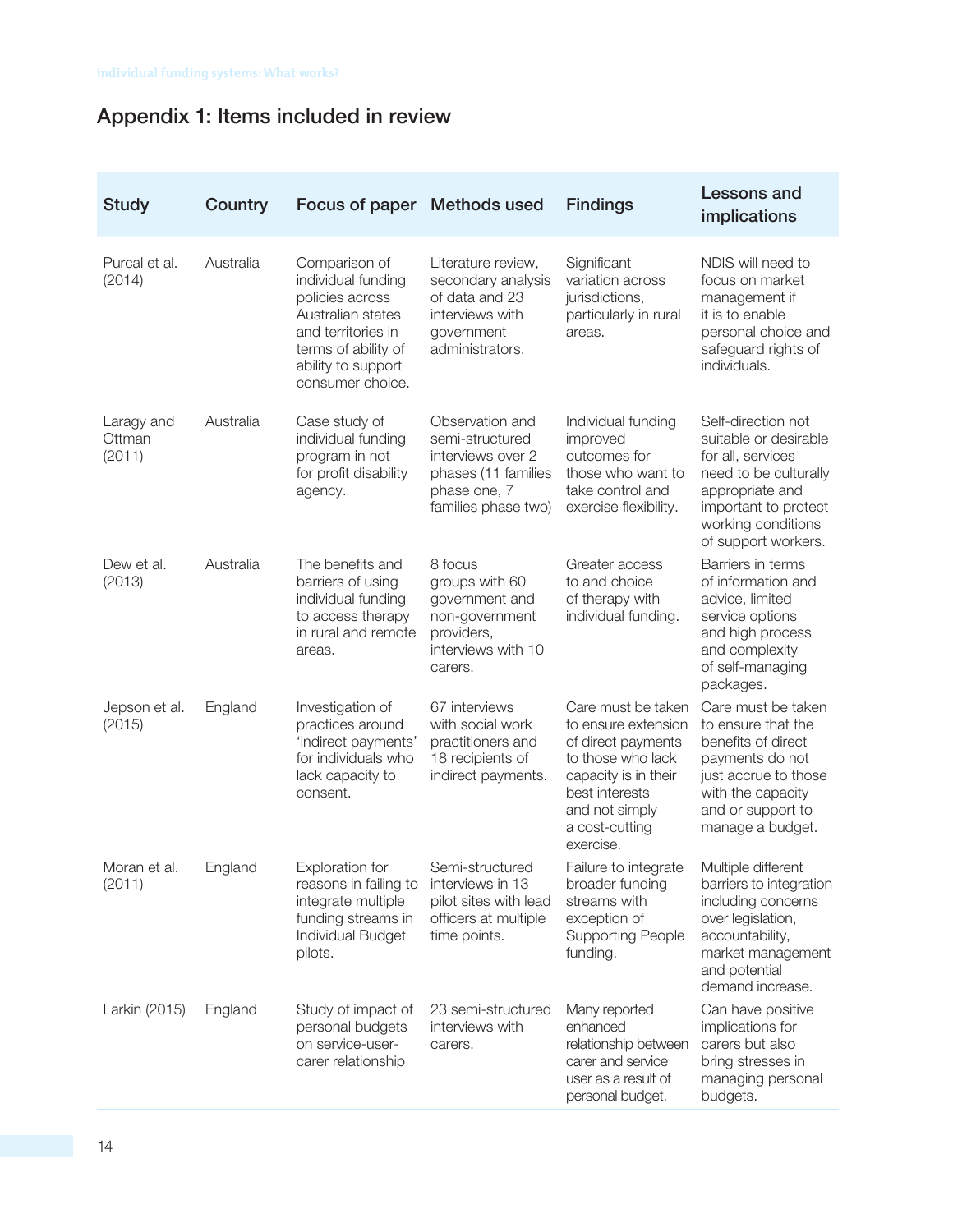#### **EVIDENCE BASE**

| Arksey and<br>Baxter (2012)  | England | Longitudinal<br>study of direct<br>payments from the<br>perspectives of<br>disabled people.                                                    | 30 participants<br>interviews three<br>times across 3<br>years.                                                                                    | Many reported<br>reduced<br>pressure on<br>families although<br>employing<br>family or friends<br>are personal<br>assistant can raise<br>challenges.                                                      | Need for more<br>continuing input<br>from direct payment<br>advisers for disabled<br>people.                                                                                                       |
|------------------------------|---------|------------------------------------------------------------------------------------------------------------------------------------------------|----------------------------------------------------------------------------------------------------------------------------------------------------|-----------------------------------------------------------------------------------------------------------------------------------------------------------------------------------------------------------|----------------------------------------------------------------------------------------------------------------------------------------------------------------------------------------------------|
| Hatton (2014)                | England | Study of trends<br>and variations<br>in adults with<br>learning disabilities<br>using self-directed<br>support and direct<br>payments          | Analysis of local<br>authority returns to<br><b>Health and Social</b><br>Care Information<br>Centre.                                               | Rapid increase<br>in self-directed<br>support but<br>direct payment<br>levels static. Wide<br>geographical<br>variation in uptake.                                                                        | Universal provision<br>of self-directed<br>support not been<br>achieved and likely<br>that some areas<br>need additional<br>support.                                                               |
| Graham<br>(2015)             | England | Study of people<br>with learning<br>disabilities<br>who use direct<br>payments to<br>employ personal<br>assistants and<br>their relationships. | Unstructured<br>interviews with<br>eight people with<br>learning difficulties<br>(employers),<br>their 'supporters'<br>and personal<br>assistants. | The relationship<br>between people<br>with disabilities<br>and personal<br>assistants is a<br>complex one and<br>is not sufficiently<br>accommodated<br>within the policy<br>framework.                   | Need to ensure<br>that appropriate<br>regulatory<br>processes are in<br>place to protect<br>both personal<br>assistants and<br>people with<br>disabilities.                                        |
| Mitchell et al.<br>(2015)    | England | Study of the<br>ways in which<br>practitioners<br>balance the needs<br>and interests of<br>service users and<br>carers.                        | Nine focus groups<br>(47 participants)<br>with practitioners.                                                                                      | Inconsistencies in<br>practice between<br>areas and team<br>members.<br>Some parts of<br>personalisation<br>process appeared<br>ad hoc.                                                                   | It is a challenge<br>for practitioners to<br>balance competing<br>demands and also<br>ensure equitable<br>but sensitive carer<br>inclusion. Needs<br>careful thought as to<br>how to balance this. |
| Glendinning<br>et al. (2015) | England | Study of practice<br>relating to<br>carers' roles in<br>assessment,<br>support planning<br>and management<br>of personal<br>budgets.           | Interviews with 14<br>pairs of consumers<br>and carers.                                                                                            | Although<br>personalisation<br>may enhance<br>choice and control<br>for consumers, this<br>does not extend to<br>family members.<br>Carers seen<br>as resource or<br>co-worker, rather<br>than co-client. | Need more<br>systematic<br>and consistent<br>approaches to the<br>conduct of carers'<br>assessments.                                                                                               |
| Jones and<br>Netten (2010)   | England | Evaluation of the<br>cost implications<br>of implementing<br>individual budgets.                                                               | Interviews with<br>individual budgets<br>lead in 12 local<br>governments.                                                                          | Average cost<br>of introducing<br>individual budgets<br>was £290,000<br>for year 1 and<br>£140,000 -<br>£170,000 year 2.                                                                                  | It is important not<br>to underestimate<br>the costs involved<br>with introducing<br>new systems.<br>Authorities with<br>most experience<br>in this area tended<br>to identify highest<br>costs.   |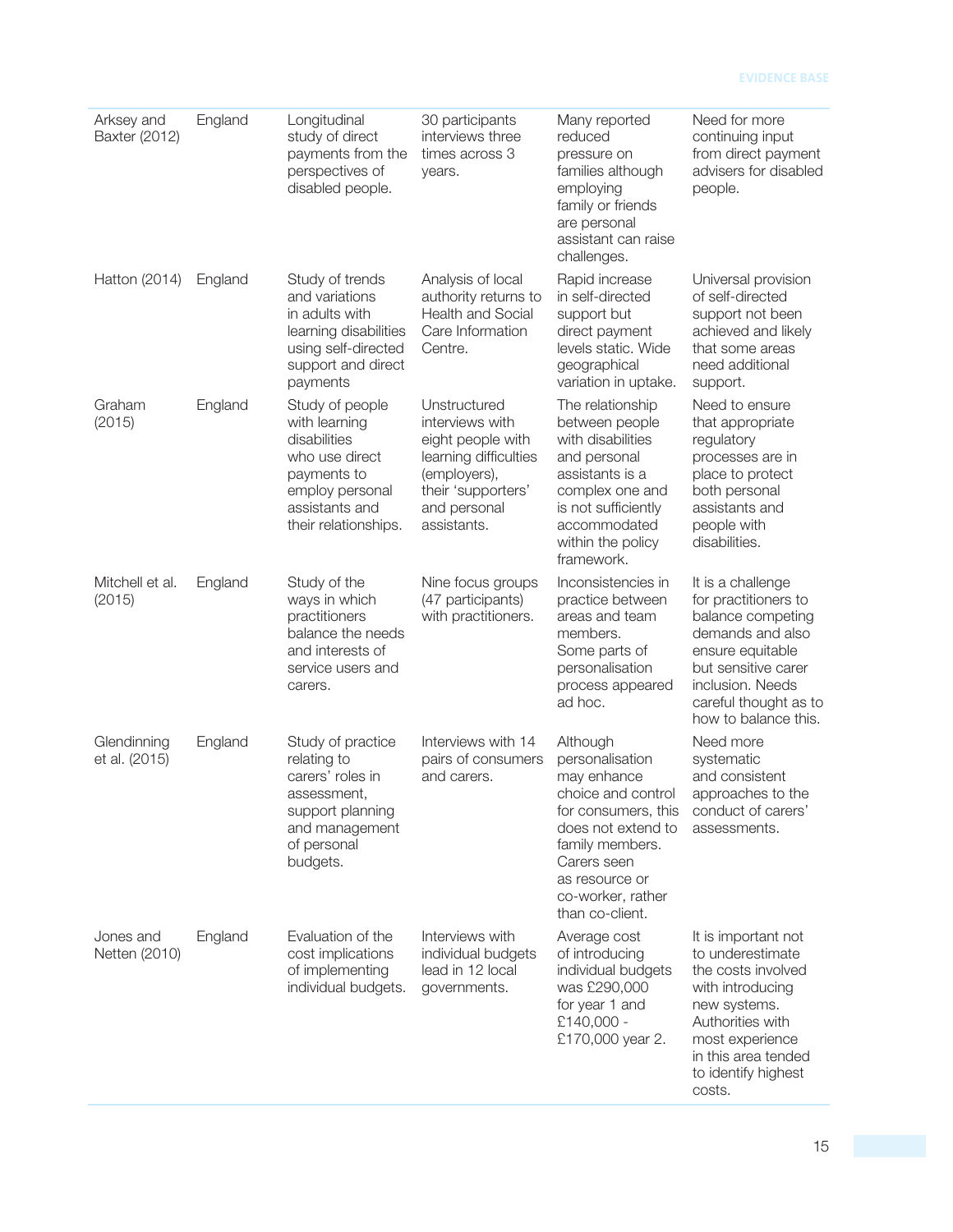| Jacobs et al.<br>(2011)          | England | Exploration of the<br>impact of individual<br>budget pilots on<br>care coordinator<br>work activity<br>patterns.                               | Self-administered<br>diary schedule<br>in pilot and<br>control sites and<br>interviews with 48<br>care coordinators<br>and 43 team<br>managers.                                                           | Little difference in<br>working patterns<br>between individual<br>budget pilots and<br>controls, although<br>more time was spent<br>assessing needs and<br>to conduct support<br>planning activities<br>with individual<br>budgets. | Cannot assume<br>that consumers<br>controlling budgets<br>will mean that this<br>will take less time<br>for care planners.<br>Appropriate support<br>mechanisms need<br>to be in place.                                                                                                                                                                   |
|----------------------------------|---------|------------------------------------------------------------------------------------------------------------------------------------------------|-----------------------------------------------------------------------------------------------------------------------------------------------------------------------------------------------------------|-------------------------------------------------------------------------------------------------------------------------------------------------------------------------------------------------------------------------------------|-----------------------------------------------------------------------------------------------------------------------------------------------------------------------------------------------------------------------------------------------------------------------------------------------------------------------------------------------------------|
| Kendall and<br>Cameron<br>(2013) | England | <b>Explores</b><br>the impact<br>that differing<br>ideas about<br>personalisation<br>has on the way<br>that self-directed<br>support operates. | 13 semi structured<br>interviews with<br>local government,<br>user-led<br>organisations and<br>national experts.                                                                                          | Choice and control<br>variously defined<br>and self-directed<br>support is not a<br>guarantee of more<br>empowerment.<br>Budgetary cuts in<br>some places had led<br>to reduced support.                                            | Need for clarity over<br>what the vision for<br>choice and control.<br>These aspects<br>are not consistent<br>with aspirations of<br>cost-cutting.                                                                                                                                                                                                        |
| Jones et al.<br>(2014)           | England | Study of how<br>individual budgets<br>impact on carers<br>and carer role.                                                                      | Interviews with 129<br>carers across nine<br>sites                                                                                                                                                        | Receipt of individual<br>budget is significantly<br>associated with<br>positive impacts<br>on carers' reported<br>quality of life<br>and social care<br>outcomes - and at<br>no additional public<br>cost.                          | Individual budgets<br>for people with<br>disabilities can be<br>cost-effective for<br>carers.                                                                                                                                                                                                                                                             |
| Manthorpe et<br>al. (2010)       | England | Investigate the<br>inter-relation<br>of personal<br>budgets with adult<br>safeguarding.                                                        | Interviews with<br>14 safeguarding<br>professionals                                                                                                                                                       | Concerns over<br>safeguarding<br>mostly related<br>to greater use of<br>direct payments<br>and not broader<br>issues of abuse.                                                                                                      | Challenge to uphold<br>principles of choice<br>and control where<br>individuals are<br>being abused or<br>neglected and at<br>present practice<br>not sufficiently<br>sophisticated to<br>deal with this.                                                                                                                                                 |
| Netten et al.<br>(2012)          | England | Reports on<br>findings of<br>individual budget<br>pilots and their<br>impact.                                                                  | Randomised<br>controlled trial<br>including 959<br>individuals<br>exploring<br>experience through<br>interviews and<br>measurements<br>of quality of life,<br>health through<br>validated<br>instruments. | No impact on<br>quality of life or<br>in terms of other<br>outcome indicators<br>measures, but<br>greater feeling of<br>control, but this<br>seems to apply to<br>some user groups<br>more than others.                             | Need to carefully<br>consider different<br>user groups and<br>the suitability and<br>process surrounding<br>individual funding<br>approaches.<br>Also important<br>to consider what<br>timescale we will<br>expect to see<br>impacts take hold<br>over and the amount<br>of resource that<br>needs to go into<br>making individual<br>budgets functional. |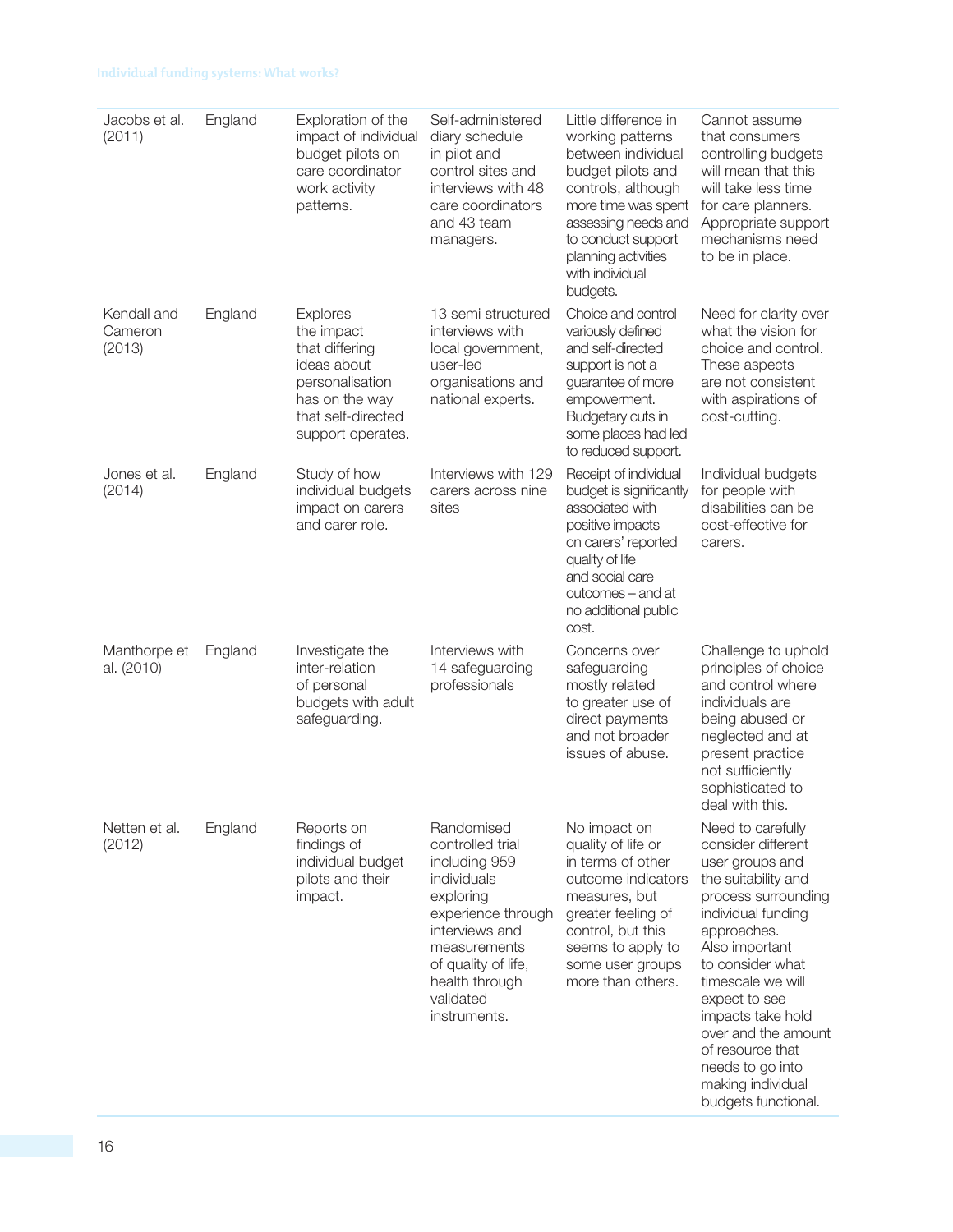#### **EVIDENCE BASE**

| Jones et al.<br>(2012)          | England | Evaluation of<br>individual budgets<br>in terms of costs<br>compared to<br>conventional<br>services across<br>different user<br>groups. | Randomised<br>controlled trial<br>including 959<br>individuals<br>exploring<br>experience through<br>interviews and<br>measurements<br>of quality of life,<br>health through<br>validated<br>instruments. | Care management<br>costs higher<br>for individual<br>budgets but overall<br>individual funding<br>resource neutral.                                                                                                    | Significantly<br>different costs<br>associated with<br>different consumer<br>groups. Care<br>managers spent<br>significantly longer<br>with individual<br>budget users than<br>traditional services.                     |
|---------------------------------|---------|-----------------------------------------------------------------------------------------------------------------------------------------|-----------------------------------------------------------------------------------------------------------------------------------------------------------------------------------------------------------|------------------------------------------------------------------------------------------------------------------------------------------------------------------------------------------------------------------------|--------------------------------------------------------------------------------------------------------------------------------------------------------------------------------------------------------------------------|
| Glendinning<br>et al. (2011)    | England | Evaluation of<br>individual budget<br>pilots and the role<br>that collaboration<br>plays.                                               | Semi-structured<br>interviews with<br>lead officers for<br>individual budgets<br>over two time<br>periods.                                                                                                | Introduction of<br>individual budgets<br>in one area only<br>had implications<br>for other service<br>areas.                                                                                                           | Need to<br>consider what<br>the implications<br>of individual<br>budgets are for<br>other mainstream<br>services. Only<br>funding a narrow<br>range of care<br>services may<br>undermine an ethos<br>of personalisation. |
| National Audit<br>Office (2016) | England | Review of progress<br>into personalised<br>commissioning.                                                                               | Evidence gathered<br>from 9 local<br>governments,<br>200 interviews<br>with directors,<br>managers,<br>front-line staff,<br>consumers and<br>providers and<br>national data.                              | Not all consumers<br>benefit from<br>personal budgets<br>and how they<br>are implemented<br>is crucial. No<br>evidence that<br>personal budgets<br>improve outcomes<br>and no expectation<br>that these save<br>money. | Attention should<br>be paid to how<br>individual budgets<br>are implemented<br>as this is crucial<br>to whether these<br>mechanisms are<br>able to have an<br>impact in practice.                                        |
| Waters and<br>Hatton (2014)     | England | Third national<br>personal budget<br>survey                                                                                             | 2679 personal<br>budget holders<br>and 1328 carers of<br>people in receipt<br>of personal budget<br>surveyed.                                                                                             | Large variations<br>in delivery across<br>place and groups<br>of people. Not all<br>local governments<br>following best<br>practice.                                                                                   | Important to focus<br>on the process of<br>personal budgets.<br>Where these are<br>not implemented<br>well then personal<br>budgets may not<br>have the anticipated<br>impact.                                           |
| Ipsos MORI<br>(2011)            | England | Examine<br>experiences of<br>users of personal<br>budgets in adult<br>social care.                                                      | 48 face-to-face<br>interviews and<br>6 telephone<br>interviews                                                                                                                                            | Personalised<br>support can<br>produce positive<br>outcomes, but<br>differences in<br>flexibility between<br>direct payments<br>and individual<br>budgets.                                                             | Support is needed<br>to switch providers<br>where services not<br>appropriate, not<br>easy for individuals<br>to do this without<br>support.                                                                             |